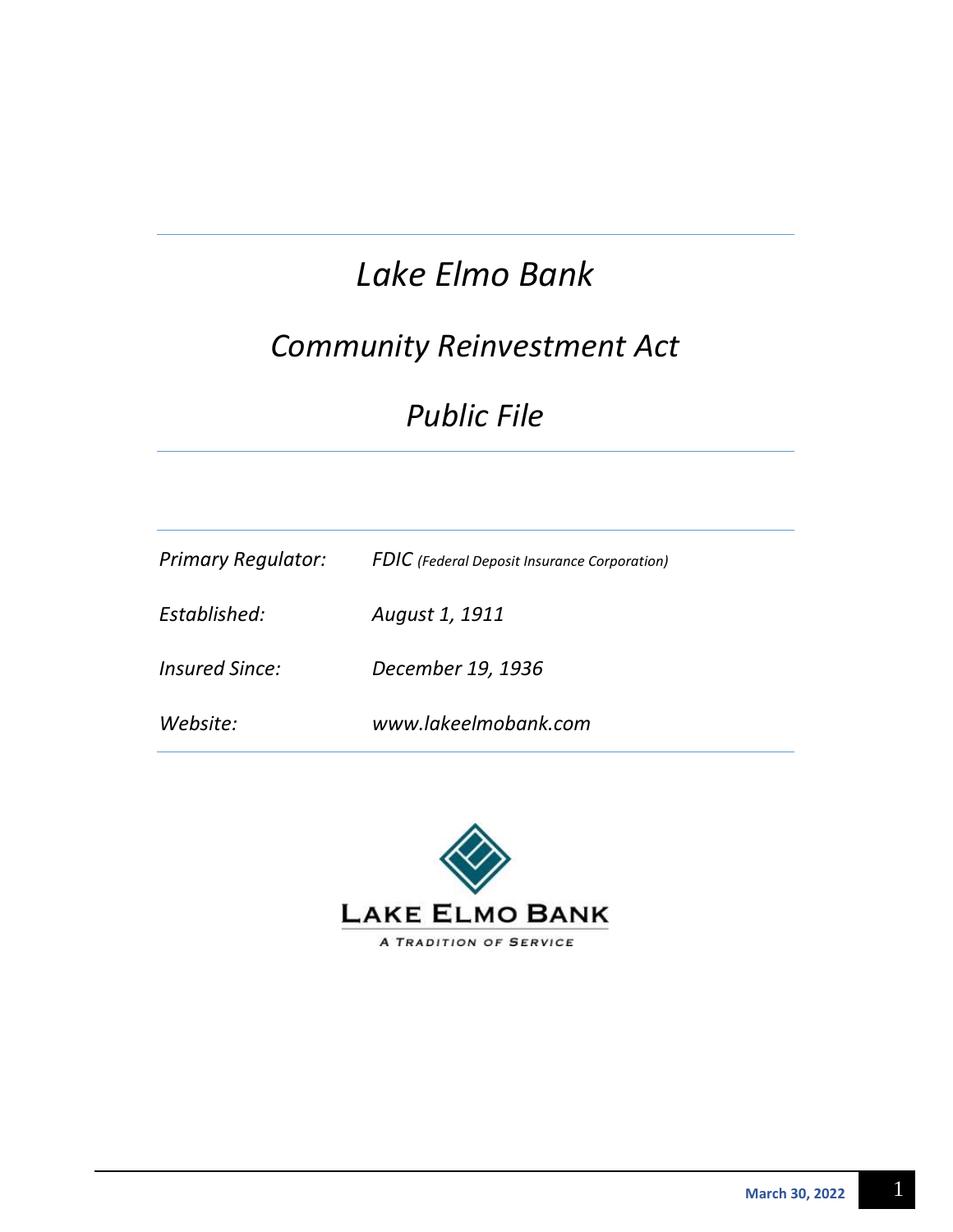#### **PERFORMANCE EVALUATION BY THE FDIC**

Dated April 15, 2019

#### **CRA Rating: Satisfactory**.

An institution in this group has a satisfactory record of helping to meet the credit needs of its assessment area, including low- and moderate-income neighborhoods, in a manner consistent with its resources and capabilities.

Lake Elmo Bank's satisfactory Community Reinvestment Act (CRA) performance under the Lending Test and Community Development Test supports the overall rating. Examiners did not identify any evidence of discriminatory or other illegal credit practices. The following points summarize the bank's performance.

*A copy of the FDIC Public Disclosure Report begins on page 11*.

#### **WRITTEN COMMENTS RECEIVED For the Current and preceding, two calendar years**

The bank has received no written comments from the public relating to our CRA performance during this period.

#### **HOME MORTGAGE DISCLOSURE ACT NOTICE**

The HMDA data about our residential mortgage lending are available online for review. The data show geographic distribution of loans and applications; ethnicity, race, sex, age and income of applicants and borrowers; and information about loan approvals and denials. HMDA data for many other financial institutions are also available online. For more information, visit the Consumer Financial Protection Bureau's Web site. (*[www.consumerfinance.gov/hmda](http://www.consumerfinance.gov/hmda)*)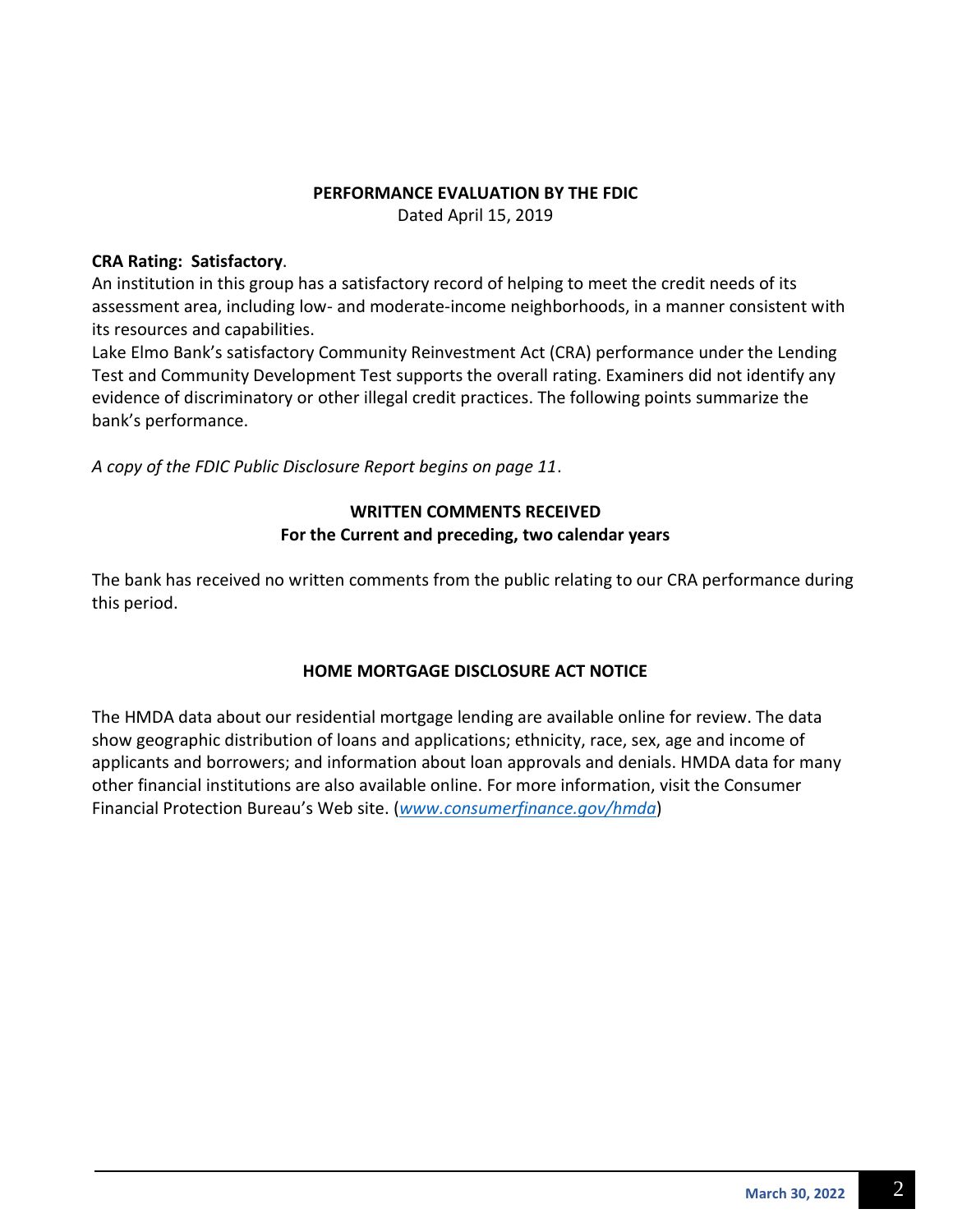| <b>FULL SERVICE and ATM LOCATIONS</b> |            |                            |            |                                  |            |
|---------------------------------------|------------|----------------------------|------------|----------------------------------|------------|
| Lake Elmo Office                      |            | <b>Oakdale Office</b>      |            | <b>Stillwater Office</b>         |            |
| 11465 39 <sup>th</sup> St. N.,        |            | 600 Inwood Ave N.,         |            | 1937 Greeley Street, Stillwater, |            |
| Lake Elmo, MN                         |            | Oakdale, MN                |            | <b>MN</b>                        |            |
| <b>Census Tract 704.05</b>            |            | <b>Census Tract 709.10</b> |            | <b>Census Tract 706.02</b>       |            |
| Lobby                                 |            | Lobby                      |            | Lobby                            |            |
| 9:00 a.m. to 5:00                     | Monday $-$ | 9:00 a.m. to 5:00          | Monday $-$ | 9:00 a.m. to 5:00                | Monday $-$ |
| p.m.                                  | Friday     | p.m.                       | Friday     | p.m.                             | Friday     |
| 9:00 a.m. to 12:00                    | Saturday   | 9:00 a.m. to 12:00         | Saturday   | 9:00 a.m. to 12:00               | Saturday   |
| p.m.                                  |            | p.m.                       |            | p.m.                             |            |
|                                       |            |                            |            |                                  |            |
| Drive-Thru                            |            | Drive-Thru                 |            | Drive-Thru                       |            |
| $8:00$ a.m. to 5:00                   | Monday $-$ | 8:00 a.m. to 5:00          | Monday $-$ | 8:00 a.m. to 5:00                | Monday $-$ |
| p.m.                                  | Friday     | p.m.                       | Friday     | p.m.                             | Friday     |
| 9:00 a.m. to 12:00                    | Saturday   | 9:00 a.m. to 12:00         | Saturday   | 9:00 a.m. to 12:00               | Saturday   |
| p.m.                                  |            | p.m.                       |            | p.m.                             |            |
|                                       |            |                            |            |                                  |            |
| ATM on site                           | 24/7       | ATM on Site                | 24/7       | ATM on Site                      | 24/7       |
|                                       |            |                            |            |                                  |            |
| <b>Walk-Up</b>                        |            |                            |            |                                  |            |
| 8:00 a.m. to 5:00                     | Monday $-$ |                            |            |                                  |            |
| p.m.                                  | Friday     |                            |            |                                  |            |

| <b>LOCATION BANKING</b>                                                                           |                                                               |  |  |
|---------------------------------------------------------------------------------------------------|---------------------------------------------------------------|--|--|
| Limited-service locations: limited deposit services provided to residents of the following Senior |                                                               |  |  |
| Housing facilities.                                                                               |                                                               |  |  |
| <b>Boutwells's Landing</b>                                                                        | <b>Oak Meadows</b>                                            |  |  |
| Census Tract 707.01                                                                               | <b>Census Tract 709.10</b>                                    |  |  |
| 5600 Norwich Parkway                                                                              | 8131-8133 4 <sup>th</sup> St N.                               |  |  |
| Oak Park Heights, MN 55082                                                                        | Oakdale, MN                                                   |  |  |
| Hours:                                                                                            | Hours:                                                        |  |  |
| $1st$ & 3 <sup>rd</sup> Wednesday 10 a.m. to 11 a.m.                                              | $1^{st}$ & $3^{rd}$ Tuesday 9:30 a.m. to 10 a.m.<br>$\bullet$ |  |  |
| <b>Echo Ridge</b>                                                                                 | <b>St. Therese</b>                                            |  |  |
| <b>Census Tract 709.12</b>                                                                        | <b>Census Tract 710.18</b>                                    |  |  |
| 1033 Gershwin Ave. N                                                                              | 7555 Bailey Road                                              |  |  |
| Oakdale, MN                                                                                       | St. Paul, MN 55129                                            |  |  |
| Hours:                                                                                            | Hours:                                                        |  |  |
| $1^{st}$ & $3^{rd}$ Tuesday 11 a.m. to 11:30 a.m.                                                 | $1^{st}$ Tuesday 1:30 p.m. to 2:00 p.m.                       |  |  |
| <b>Arbor Glen</b>                                                                                 |                                                               |  |  |
| <b>Census Tract 704.05</b>                                                                        |                                                               |  |  |
| 11020 39 <sup>th</sup> Street North                                                               |                                                               |  |  |
| Lake Elmo, MN                                                                                     |                                                               |  |  |
| Hours:                                                                                            |                                                               |  |  |
| $1^{st}$ & $3^{rd}$ Tuesday 10;00 a.m. to 10:30 a.m.                                              |                                                               |  |  |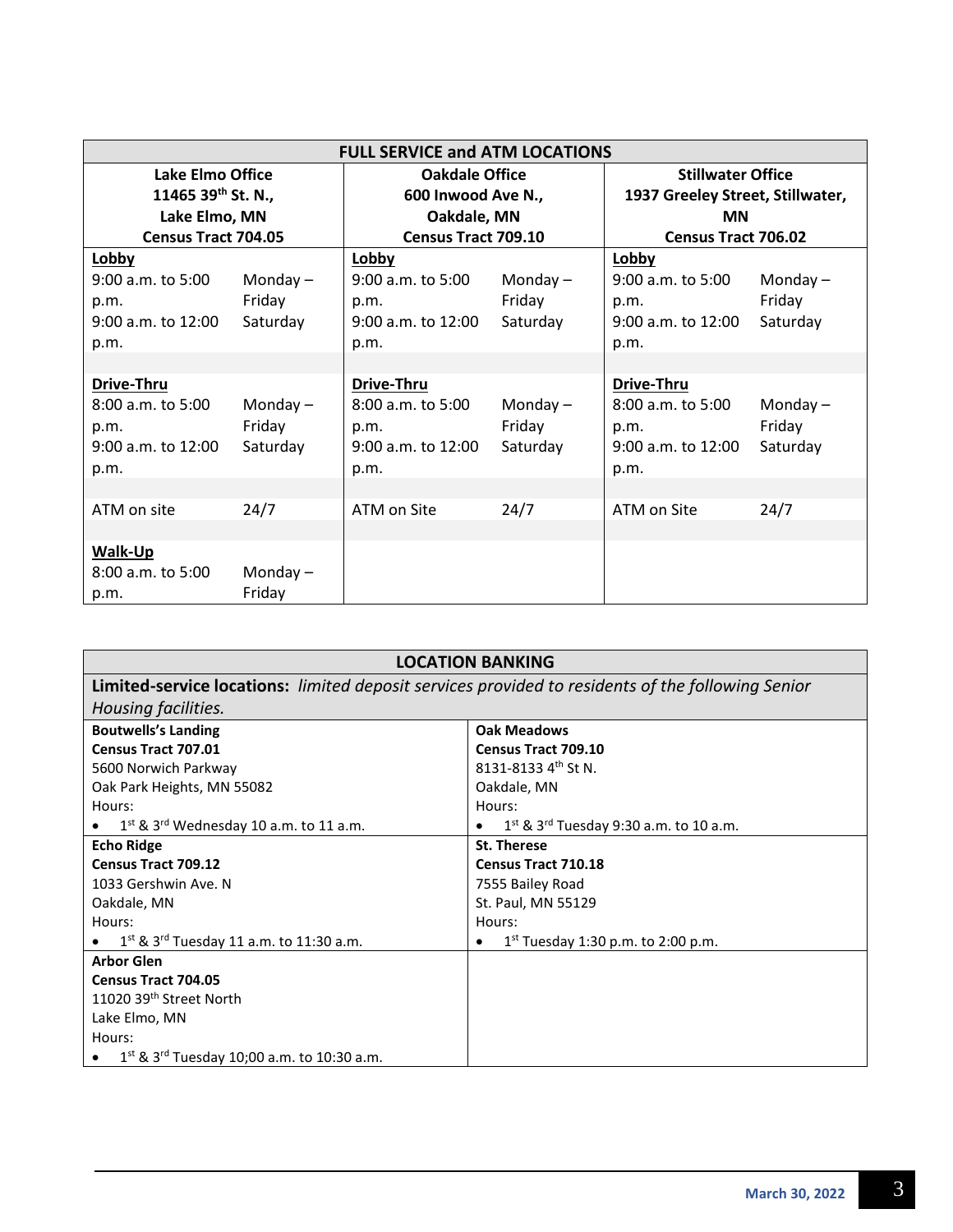#### **LAKE ELMO BANK CRA ASSESSMENT AREA**

The Bank's CRA assessment area includes most of Washington County: North Boundary-HWY 4-West Boundary-Century Ave, East Boundary-River, and the southwest corner is not included.

Please note that our CRA area is different from our lending area. Lending area is defined within the Bank's Lending Policy:

- **Section III Commercial Lending Area > A) Commercial-Industrial Loans > 1. General Requirements**
	- $\circ$  **b**. Banks' Commercial Industrial lending will generally be limited to the following counties: Washington, northern Dakota, eastern Ramsey in Minnesota, and western St. Croix in Wisconsin.
- **Section III Commercial Lending Area > C) Land Development Loans > 1. General Requirements**
	- o **e**. Banks' commercial and residential land development lending area will generally be limited to the counties detailed in Exhibit's "C" – Collateral Pledge Area.
- **Section IV Residential Real Estate Lending > residential Construction Loans > 6. General Requirements**
	- o Bank's residential construction lending area will generally be limited to the counties detailed in Exhibit "C" - Collateral Pledge Area of the Loan Policy. Real estate construction loans may also be extended to established Bank customers for properties in other areas of Minnesota and Wisconsin upon approval by the Commercial Lending Manager or the Chief Credit Officer.

#### **MSA – Metropolitan Statistical Area**

| Minneapolis – St. Paul – Bloomington, MN-WI: | 33460 |
|----------------------------------------------|-------|
| State of Minnesota:                          | -27   |
| Washington County:                           | 163   |

| <b>DETAILED CENSUS TRACT REPORT</b> |        |        |        |                                                                    |        |        |
|-------------------------------------|--------|--------|--------|--------------------------------------------------------------------|--------|--------|
|                                     |        |        |        | Census Tracts in LEB CRA - All Tracts are in Washington County, MN |        |        |
| 702.03                              | 702.04 | 702.06 | 703.01 | 703.03                                                             | 703.04 | 704.03 |
| 704.04                              | 704.05 | 704.06 | 705.01 | 705.02                                                             | 706.01 | 706.02 |
| 707.01                              | 707.03 | 707.04 | 708.01 | 708.02                                                             | 709.06 | 709.07 |
| 709.09                              | 709.10 | 709.11 | 709.12 | 710.01                                                             | 710.06 | 710.10 |
| 710.11                              | 710.12 | 710.13 | 710.14 | 710.15                                                             | 710.16 | 710.17 |
| 710.18                              | 711.01 | 711.02 |        |                                                                    |        |        |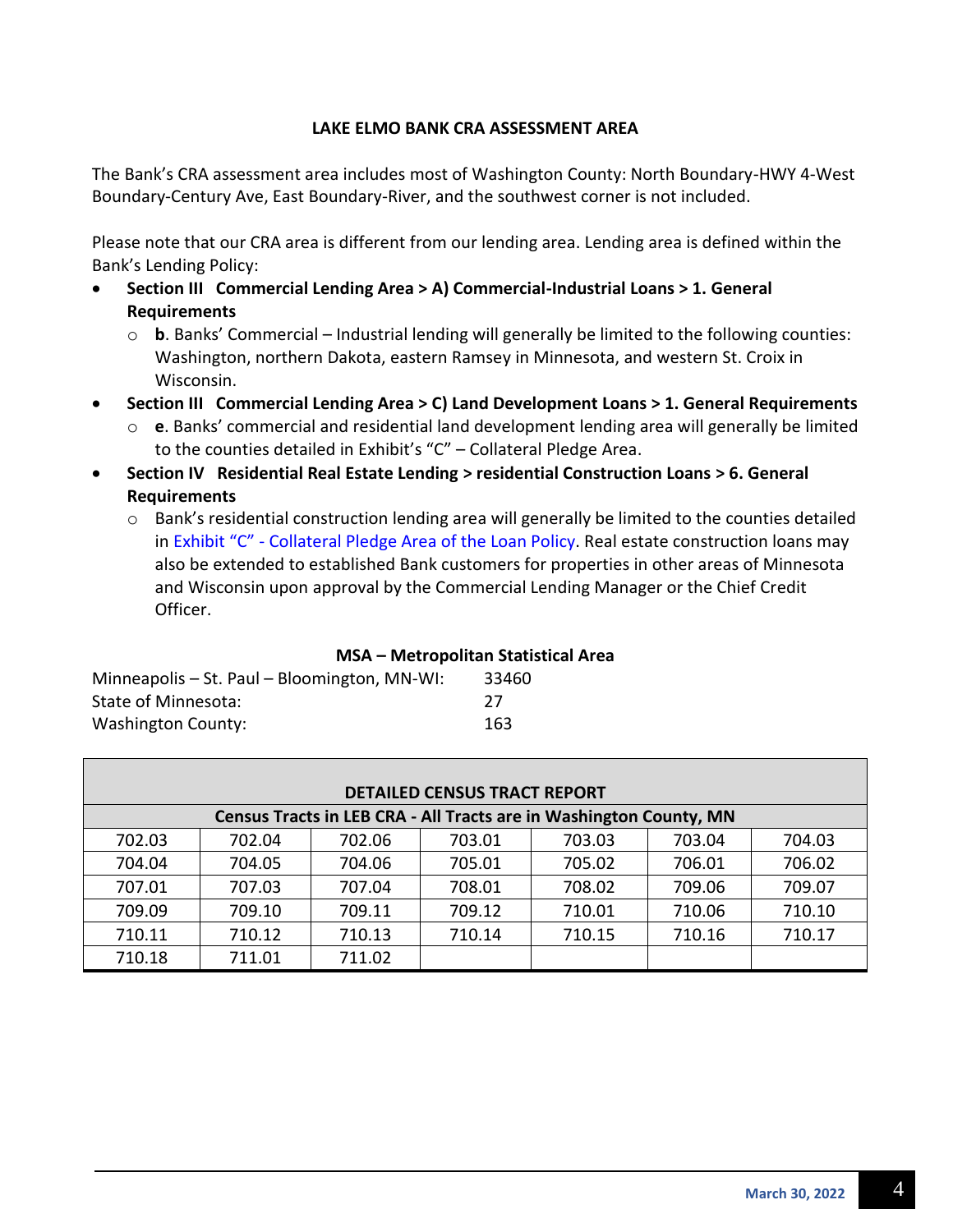

#### **United States Census Demographics For Lake Elmo, Minnesota (Zip Code 55042)**

| <b>Population</b>                                               | <b>Lake Elmo MN</b> | <b>United States</b> |
|-----------------------------------------------------------------|---------------------|----------------------|
| Population estimates, July 1, 2019, (V2019)                     | 9,210               | 328,239,523          |
| Population, Census April 1, 2021                                | 8,069               | 308,745,538          |
| <b>Age and Sex</b>                                              |                     |                      |
| Persons under 5 years, percent                                  | 6.9%                | 6.0%                 |
| Persons under 18 years, percent                                 | 26.4%               | 22.3%                |
| Persons 65 years and over, percent                              | 13.3%               | 16.5%                |
| Female persons, percent                                         | 50.0%               | 50.8%                |
| <b>Race and Hispanic Origin</b>                                 |                     |                      |
| White alone, percent                                            | 92.2%               | 76.3%                |
| Black or African American alone, percent(a)                     | 2.0%                | 13.4%                |
| American Indian and Alaska Native alone, percent(a)             | .1%                 | 1.3%                 |
| Asian alone, percent(a)                                         | 1.5%                | 5.9%                 |
| Native Hawaiian and Other Pacific Islander alone, percent $(a)$ | 0.0%                | 0.2%                 |
| Two or More Races, percent                                      | 2.1%                | 2.8%                 |
| Hispanic or Latino, percent(b)                                  | 7.2%                | 18.5%                |
| White alone, not Hispanic or Latino, percent                    | 87.4%               | 60.1%                |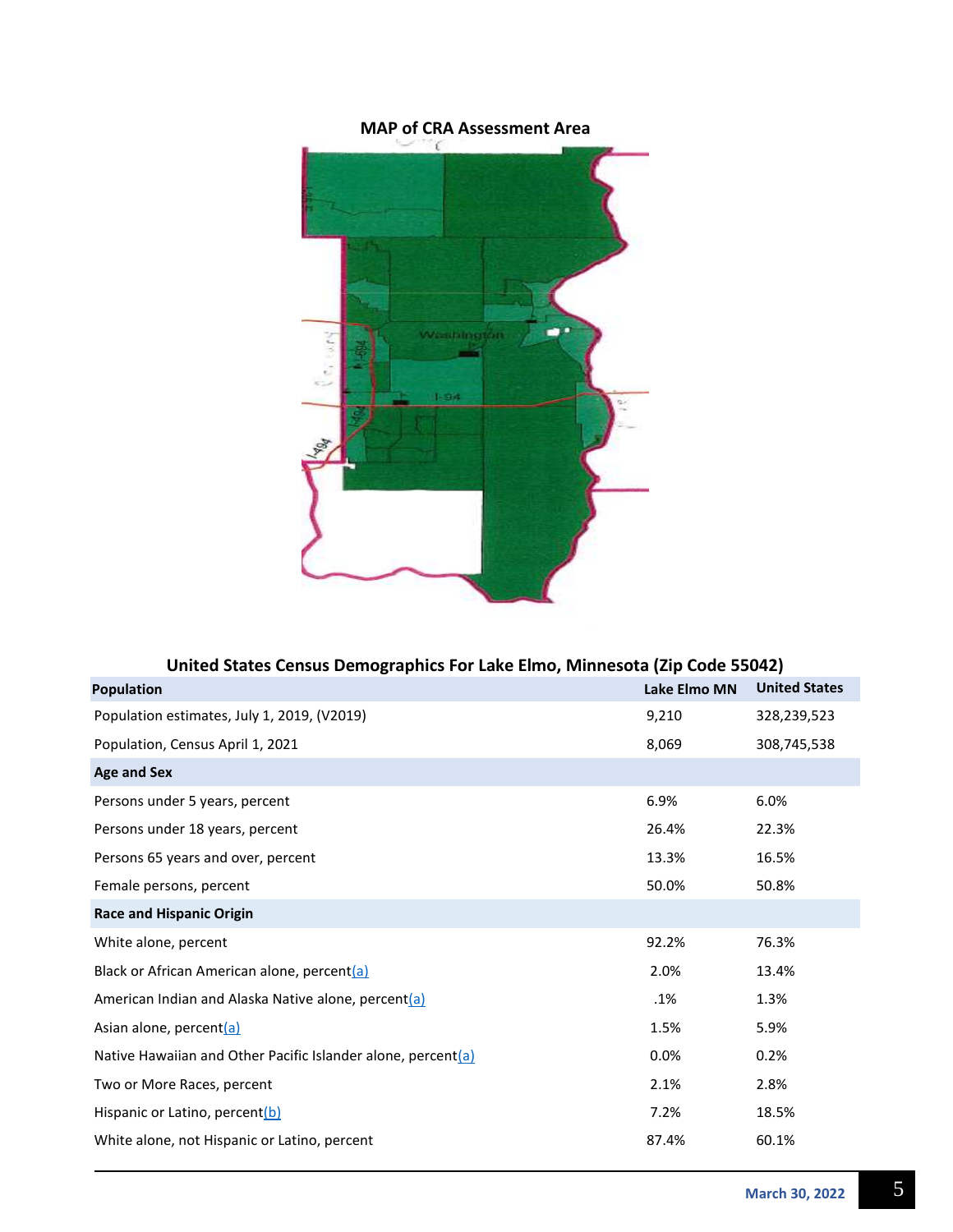| <b>Population Characteristics</b>                                                          |           |               |
|--------------------------------------------------------------------------------------------|-----------|---------------|
| Veterans, 2015-2019                                                                        | 324       | 18,230,322    |
| Foreign born persons, percent, 2015-2019                                                   | 6.1%      | 13.6%         |
| <b>Housing</b>                                                                             |           |               |
| Housing units, July 1, 2019, (V2019)                                                       | N/A       | 139,684,244   |
| Owner-occupied housing unit rate, 2015-2019                                                | 93.2%     | 64.0%         |
| Median value of owner-occupied housing units, 2015-2019                                    | \$426,600 | \$217,500     |
| Median selected monthly owner costs -with a mortgage, 2015-2019                            | \$2,472   | \$1,595       |
| Median selected monthly owner costs -without a mortgage, 2015-2019                         | \$712     | \$500         |
| Median gross rent, 2015-2019                                                               | \$1,280   | \$1,062       |
| <b>Families &amp; Living Arrangements</b>                                                  |           |               |
| Households, 2015-2019                                                                      | 3,158     | 120,756,048   |
| Persons per household, 2015-2019                                                           | 2.83      | 2.62          |
| Living in same house 1 year ago, percent of persons age 1 year+, 2015-2019                 | 90.0%     | 85.8%         |
| Language other than English spoken at home, percent of persons age 5 years+, 2015-<br>2019 | 7.6%      | 21.6%         |
| <b>Computer and Internet Use</b>                                                           |           |               |
| Households with a computer, percent, 2015-2019                                             | 95.9%     | 90.3%         |
| Households with a broadband Internet subscription, percent, 2015-2019                      | 91.8%     | 82.7%         |
| <b>Education</b>                                                                           |           |               |
| High school graduate or higher, percent of persons age 25 years+, 2015-2019                | 95.2%     | 88%           |
| Bachelor's degree or higher, percent of persons age 25 years+, 2015-2019                   | 50.1%     | 32.1%         |
| Economy                                                                                    |           |               |
| In civilian labor force, total, percent of population age 16 years+, 2015-2019             | 70.0%     | 63.0%         |
| In civilian labor force, female, percent of population age 16 years+, 2015-2019            | 67.6%     | 58.3%         |
| Total accommodation and food services sales, 2012 (\$1,000)(c)                             | 12,755    | 708,138,598   |
| Total health care and social assistance receipts/revenue, 2012 (\$1,000)(c)                | 31,010    | 2,040,441,203 |
| Total manufacturers' shipments, 2012 (\$1,000)(c)                                          | 8,266     | 5,696,729,632 |
| Total retail sales, 2012 (\$1,000)(c)                                                      | 87,670    | 4,219,821,871 |
| Total retail sales per capita, 2012(c)                                                     | \$10,815  | \$13,443      |
| <b>Transportation</b>                                                                      |           |               |
| Mean travel time to work (minutes), workers age 16 years+, 2015-2019                       | 25.7      | 26.9          |
| <b>Income &amp; Poverty</b>                                                                |           |               |
| Median household income (in 2019 dollars), 2015-2019                                       | \$118,421 | \$62,843      |
| Per capita income in past 12 months (in 2019 dollars), 2015-2019                           | \$58,744  | \$34,103      |
| Persons in poverty, percent                                                                | 6.2%      | 10.5%         |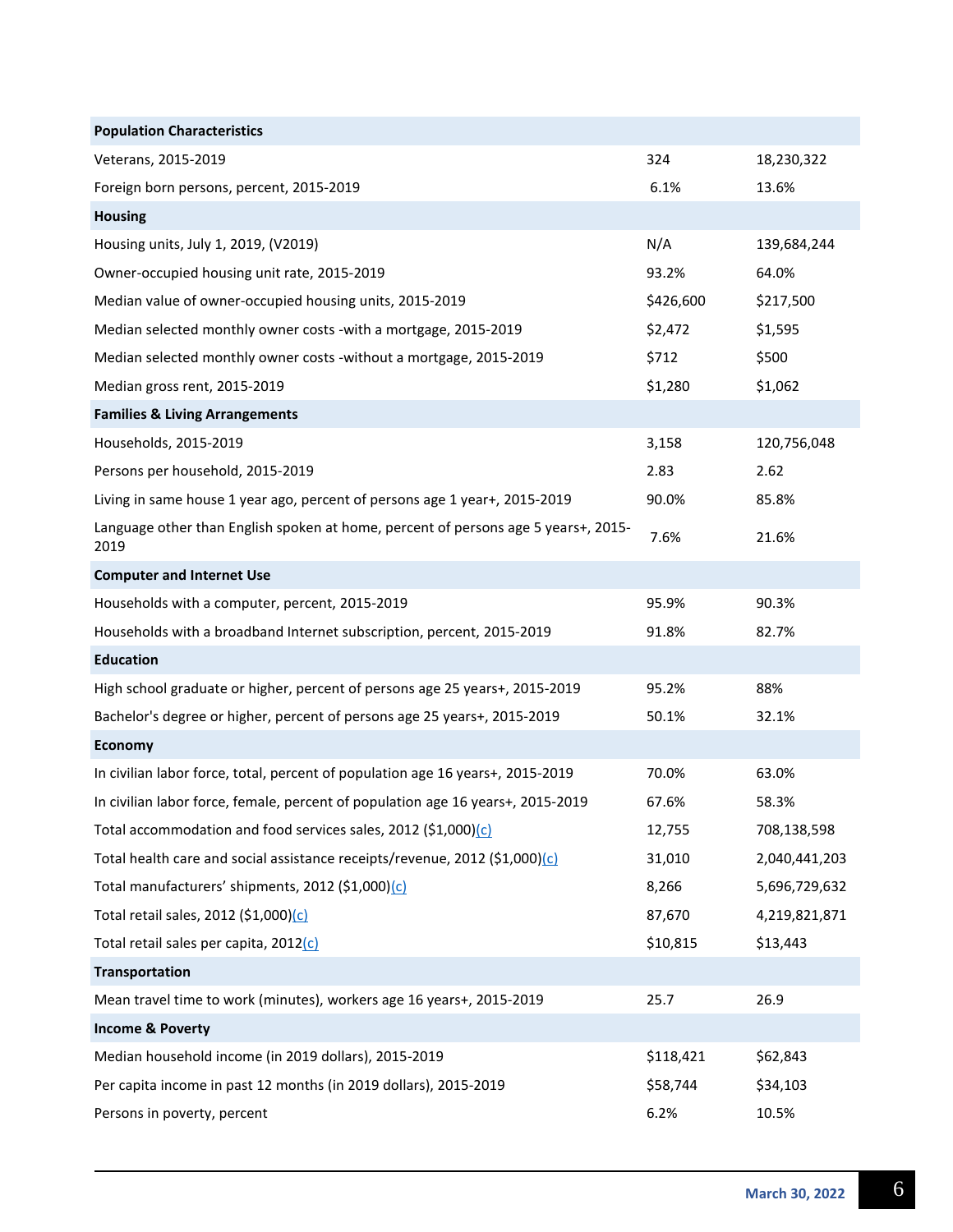| <b>Businesses</b>             |     |            |
|-------------------------------|-----|------------|
| All firms, 2012               | 837 | 27,626,360 |
| Men-owned firms, 2012         | 368 | 14,844,597 |
| Women-owned firms, 2012       | 298 | 9,878,397  |
| Minority-owned firms, 2012    | 37  | 7,952,386  |
| Nonminority-owned firms, 2012 | 779 | 18,987,918 |
| Veteran-owned firms, 2012     | 38  | 2,521,682  |
| Nonveteran-owned firms, 2012  | 778 | 24,070,685 |

#### **Fact Notes**

- (a) Includes persons reporting only one race
- (b) Hispanics may be of any race, so also included in applicable race catergories
- (c) Economic Census Puerto Rico data are not comparable to U.S. Economic Census data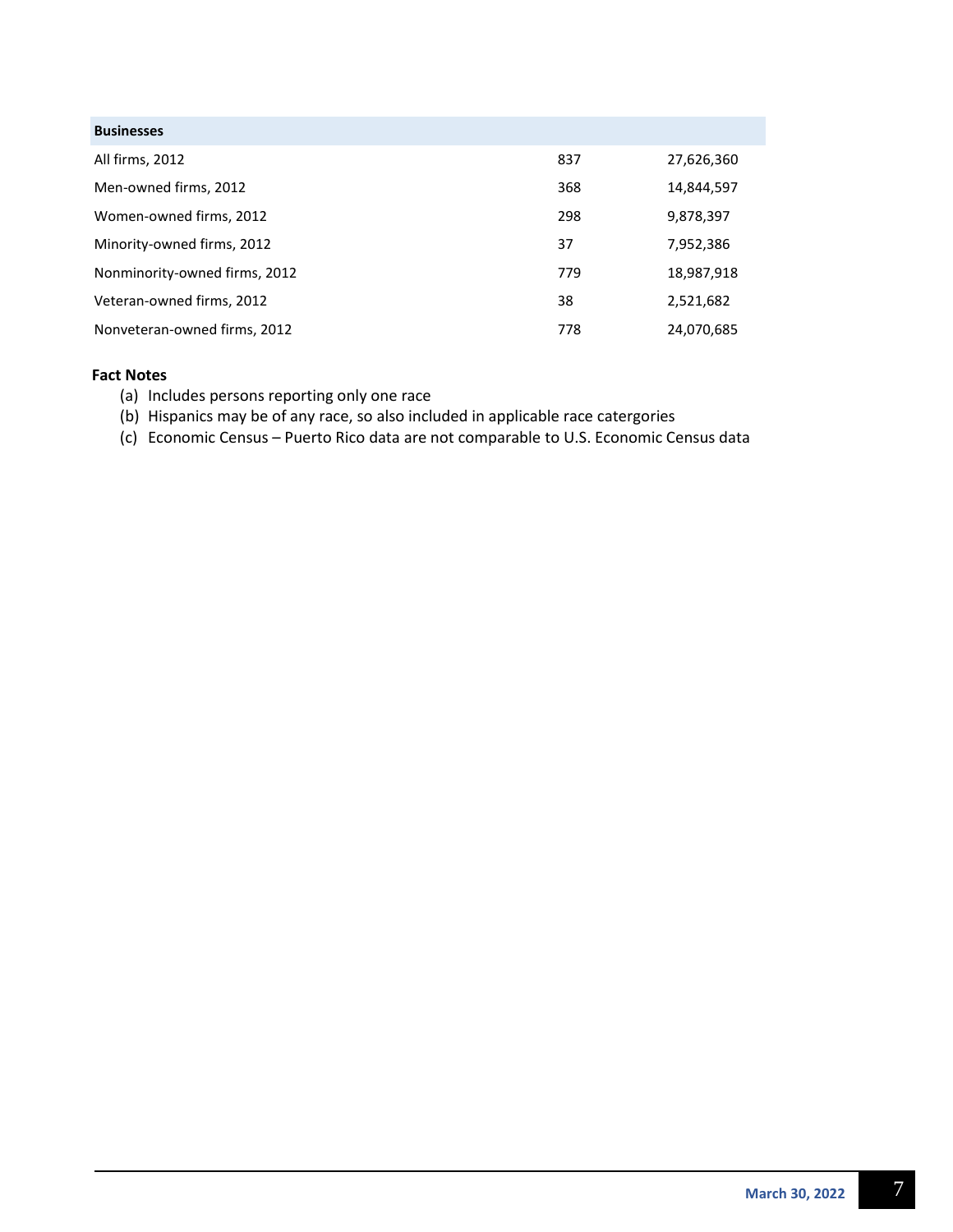| SERVICES OFFERED AT OUR FULL-SERVICE LOCATIONS:       |                                                              |  |  |
|-------------------------------------------------------|--------------------------------------------------------------|--|--|
| <b>LOANS</b>                                          | <b>IRA PRODUCTS</b>                                          |  |  |
| <b>COMMERCIAL LOANS</b><br>$\bullet$                  | Traditional                                                  |  |  |
| <b>Business Loans and Lines of Credit</b><br>$\Omega$ | Roth<br>$\bullet$                                            |  |  |
| Including: Small Business Administration<br>$\circ$   | Education<br>$\bullet$                                       |  |  |
| Loans (SBA)                                           | SEP (simplified Employee Pension)<br>$\bullet$               |  |  |
|                                                       | <b>HSA Accounts</b>                                          |  |  |
| <b>CONSUMER LOANS</b>                                 |                                                              |  |  |
| Automobile, Truck and Motor Home<br>$\circ$           | <b>OTHER PRODUCTS &amp; SERVICES</b>                         |  |  |
| Loans                                                 | <b>On-line Banking Services</b>                              |  |  |
| Motorcycles, Snowmobiles, Boats,<br>$\circ$           | <b>Mobile Banking</b><br>$\circ$                             |  |  |
| Motors, Trailers, and mobile homes                    | <b>Bill Pay</b><br>$\circ$                                   |  |  |
| <b>Overdraft Checking</b><br>O                        | <b>Bank-to-bank Transfers</b><br>$\Omega$                    |  |  |
| Loans Secured by Certificate of Deposit<br>$\circ$    | Mobile Deposit (deposit anywhere)<br>$\circ$                 |  |  |
| Home Improvement Loans<br>$\circ$                     | <b>Wire Transfers</b><br>$\bullet$                           |  |  |
| <b>REAL ESTATE LOANS</b>                              | <b>Debit Cards</b><br>$\bullet$                              |  |  |
| 1-4 Family Conventional (existing owner<br>$\circ$    | Safe Deposit Box Rental<br>$\bullet$                         |  |  |
| occupied)                                             | <b>HSA Accounts</b><br>$\bullet$                             |  |  |
| 1-4 Family Construction<br>$\circ$                    | <b>Gift Cards</b>                                            |  |  |
| One Time Close Construction/Permanent<br>$\circ$      |                                                              |  |  |
| Commercial<br>$\Omega$                                | <b>Additional Services for Business Customers</b>            |  |  |
| Home Equity Loans and Lines<br>$\circ$                | <b>Cash Management Services</b><br>$\circ$                   |  |  |
|                                                       | <b>ACH origination</b><br>٠<br><b>Remote Deposit Capture</b> |  |  |
| <b>DEPOSITS</b>                                       | O<br><b>Lock Box Services</b><br>$\circ$                     |  |  |
| <b>Business and Consumer Checking Accounts</b>        |                                                              |  |  |
| <b>Savings Accounts</b><br>$\bullet$                  | <b>Trust and Estate Services</b><br>$\bullet$                |  |  |
| Money Market Deposit Accounts<br>$\bullet$            | Non-deposit Investment Products Offered                      |  |  |
| <b>Certificates of Deposit</b><br>$\bullet$           | through Cetera Advisors Networks, LLC                        |  |  |

At this time all deposit accounts are opened in-person.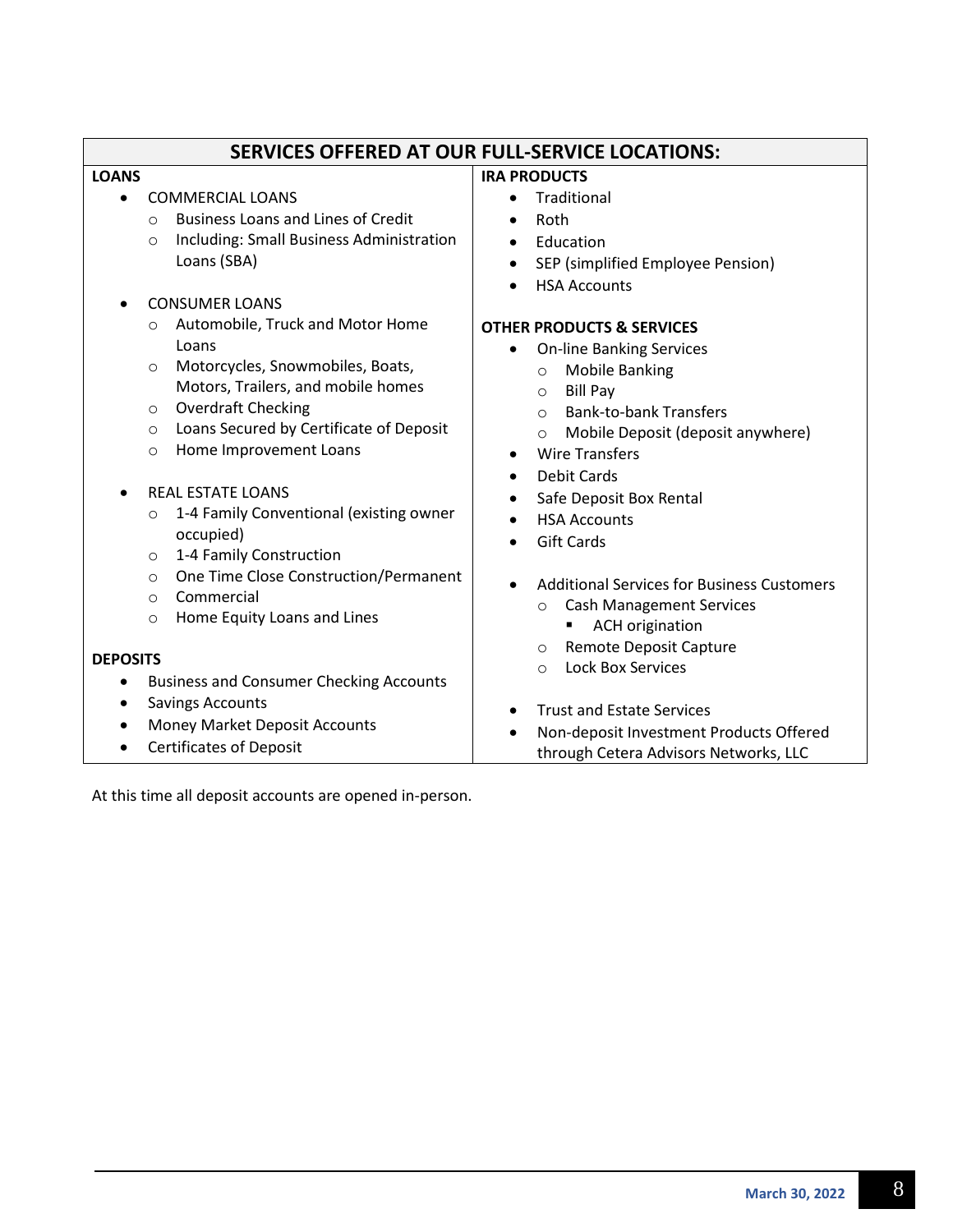#### **LOAN TO DEPOSIT RATIO**

Figures for determining the LTD ratios are pulled from the Bank's call reports – Call reports can be viewed on the FFIEC website at: https://cdr.ffiec/gov/public/

The figures to be used can be found on the following Schedules: RC Schedule (Balance Sheet)

- Deposits #13a
- Loan's use # 4a & 4b

| 2020 Ratios |                     |                              |                                                       |  |  |
|-------------|---------------------|------------------------------|-------------------------------------------------------|--|--|
| Date        | Total Loans X 1,000 | <b>Total Deposits X1,000</b> | <b>Loan to Deposit</b><br>Ratio (Loans /<br>Deposits) |  |  |
| 03-31-2021  | 446,092             | 289,459                      | 64.89%                                                |  |  |
| 06-30-2021  | 458,858             | 292,558                      | 63.76%                                                |  |  |
| 09-30-2021  | 472,189             | 297,585                      | 63.02 %                                               |  |  |
| 12-31-2021  | 487,826             | 306,027                      | 62.73%                                                |  |  |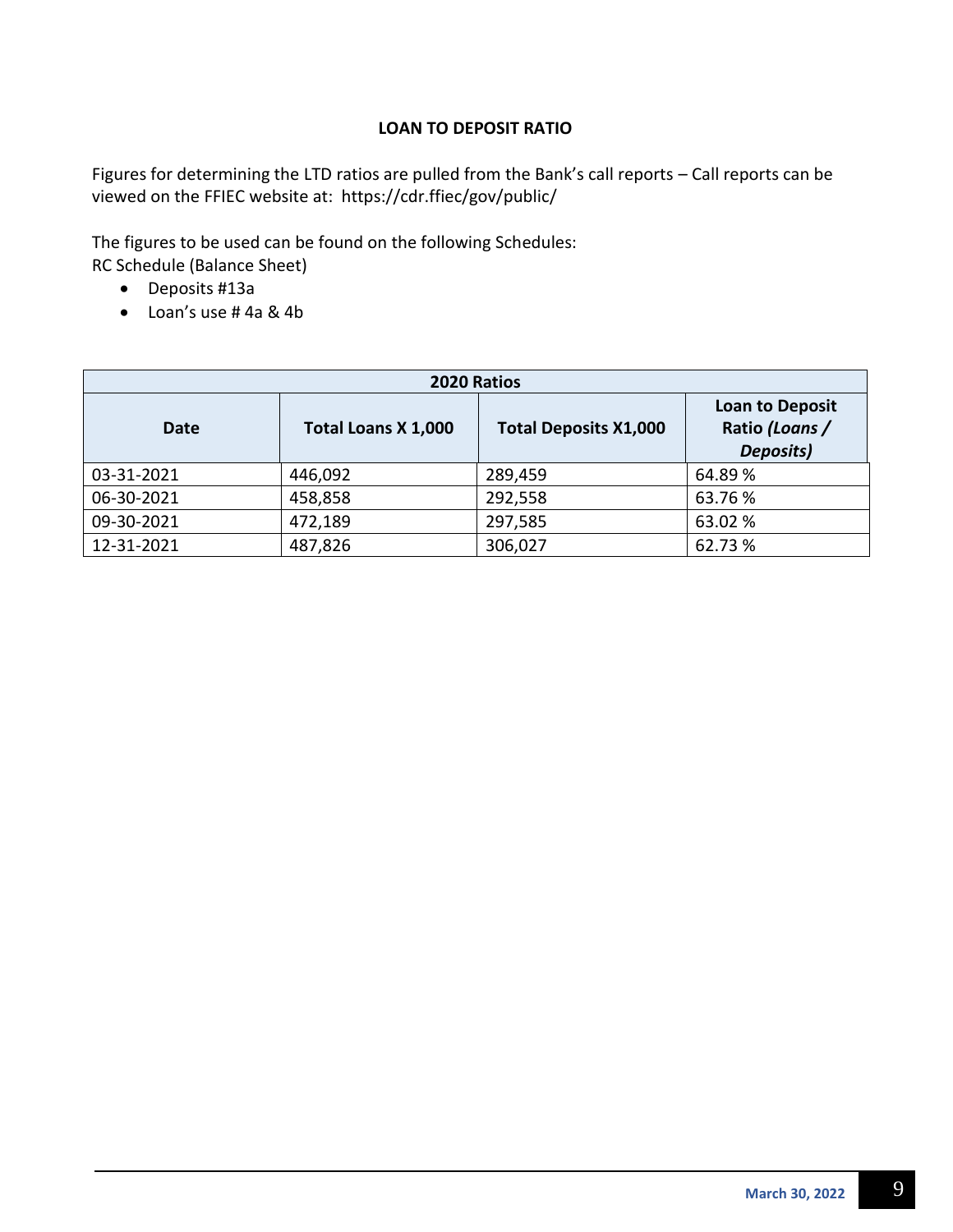#### **The Bank's miscellaneous fee schedule has not changed since June 1, 2019.**

# miscellaneous

#### FEES

Effective June 1, 2019

|                                                                           | Business Continuous Overdraft Fee \$7.00 per day |
|---------------------------------------------------------------------------|--------------------------------------------------|
|                                                                           | after the 5th day and every day thereafter       |
|                                                                           |                                                  |
|                                                                           |                                                  |
|                                                                           |                                                  |
|                                                                           | 5% of Total/ \$3.00 Minimum/Non-customer         |
|                                                                           |                                                  |
|                                                                           |                                                  |
|                                                                           |                                                  |
|                                                                           |                                                  |
| (International Service Assessment)                                        |                                                  |
|                                                                           |                                                  |
|                                                                           |                                                  |
|                                                                           | \$3.00 Key                                       |
|                                                                           |                                                  |
| S10.00/Month (on belances \$10.00/Month<br>(on belances \$100.00 or less) |                                                  |
|                                                                           |                                                  |
|                                                                           |                                                  |
|                                                                           |                                                  |
|                                                                           |                                                  |
|                                                                           |                                                  |
|                                                                           | \$1.00 each additional page                      |
|                                                                           | Long Distance - \$5.00 1st page                  |
|                                                                           | \$2.00 each additional page                      |
|                                                                           |                                                  |
|                                                                           |                                                  |
|                                                                           |                                                  |
|                                                                           |                                                  |
|                                                                           |                                                  |
|                                                                           |                                                  |
|                                                                           |                                                  |
|                                                                           |                                                  |
|                                                                           |                                                  |

\*Overdrafts & non-sufficient funds fees may result from: The payment<br>of checks, electronic funds transfers, or other withdrawal requests you<br>initiate. Payments authorized by you. The return of unpaid items deposited<br>by you

|                                                             | $(530.00\,$ minimum) |
|-------------------------------------------------------------|----------------------|
|                                                             |                      |
|                                                             |                      |
|                                                             |                      |
|                                                             |                      |
|                                                             |                      |
|                                                             |                      |
| Recurring Electronic Stop Peyment  \$10.00/Item             |                      |
|                                                             |                      |
|                                                             |                      |
| Wire Trensfers - (Customers Only)                           |                      |
|                                                             |                      |
|                                                             | \$10.00 Incoming     |
|                                                             |                      |
|                                                             | \$10.00 Incoming     |
| **Beginning with the second returned statement and for each |                      |
| returned statement thereafter.                              |                      |

SAFE DEPOSIT BOX RATES

| $3'' \times 5''$ .              | \$35.00 Annual Rent  |
|---------------------------------|----------------------|
| $5'' \times 5''$                | .\$45.00 Annual Rent |
| $3'' \times 10''$               | \$55.00 Annual Rent  |
| $5^{\circ} \times 10^{\circ}$ . | .\$75.00 Annual Rent |
| $10'' \times 10''$              | \$125.00 Annual Rent |

All boxes are 21" deep. Discounted rates available for Relationshipm and Integritym Checking Account customers. Fees are automatically deducted from a Lake Elmo Bank checking or sevings account.

|                                               | (after 60 days) |
|-----------------------------------------------|-----------------|
|                                               |                 |
|                                               |                 |
| Safe Deposit Box Manual Billing Service Fee . | \$10.00         |

Please reference your checking account type. Some accounts waive various miscellaneous fees.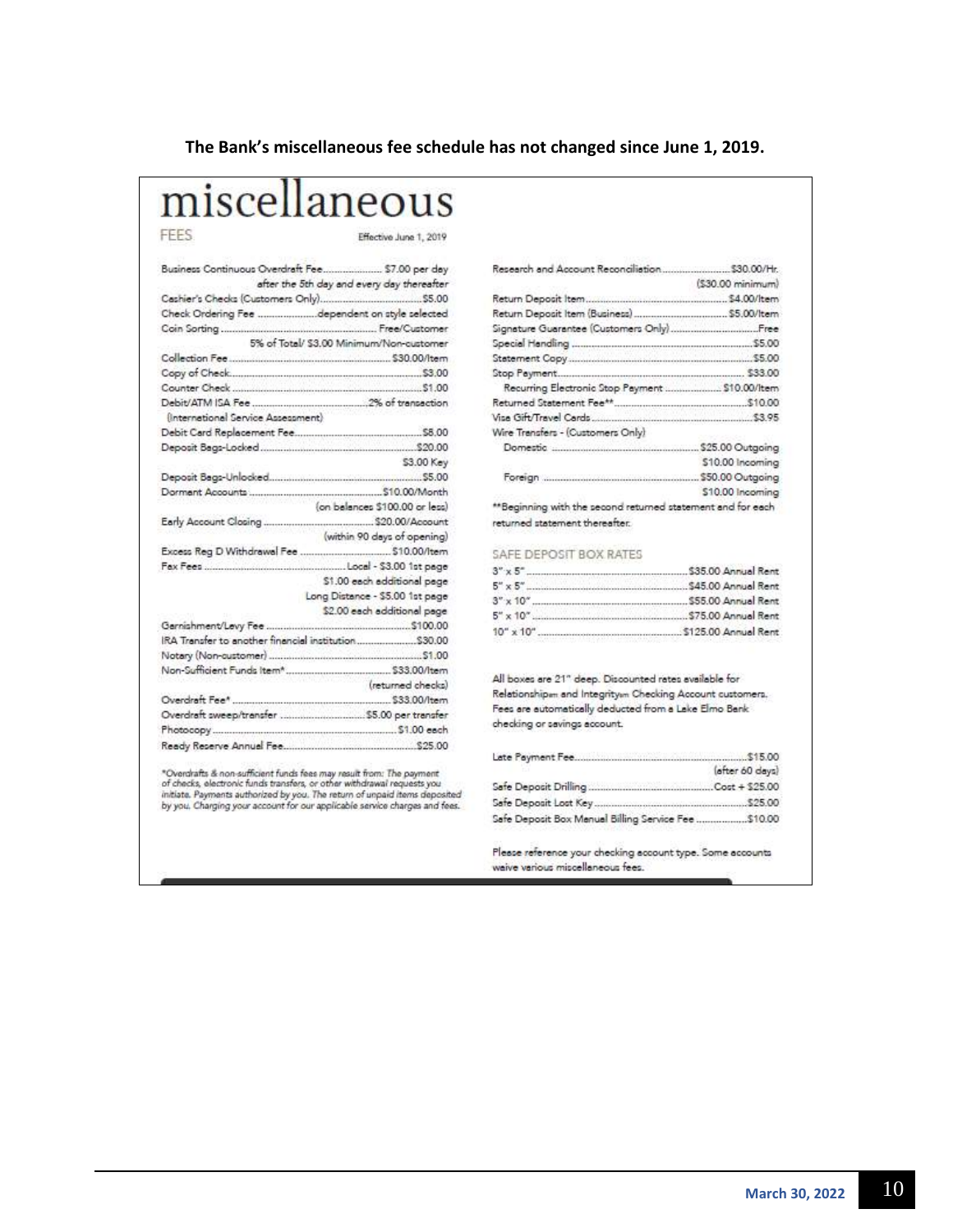### **PUBLIC DISCLOSURE**

April 15, 2019

#### **COMMUNITY REINVESTMENT ACT PERFORMANCE EVALUATION**

Lake Elmo Bank Certificate Number: 15443

11465 39<sup>th</sup> Street North Lake Elmo, Minnesota 55042

Federal Deposit Insurance Corporation Division of Depositor and Consumer Protection Kansas City Regional Office

> 1100 Walnut Street, Suite 2100 Kansas City, Missouri 64106

This document is an evaluation of this institution's record of meeting the credit needs of its entire community, including low- and moderate-income neighborhoods, consistent with safe and sound operation of the institution. This evaluation is not, nor should it be construed as, an assessment of the financial condition of this institution. The rating assigned to this institution does not represent an analysis, conclusion, or opinion of the federal financial supervisory agency concerning the safety and soundness of this financial institution.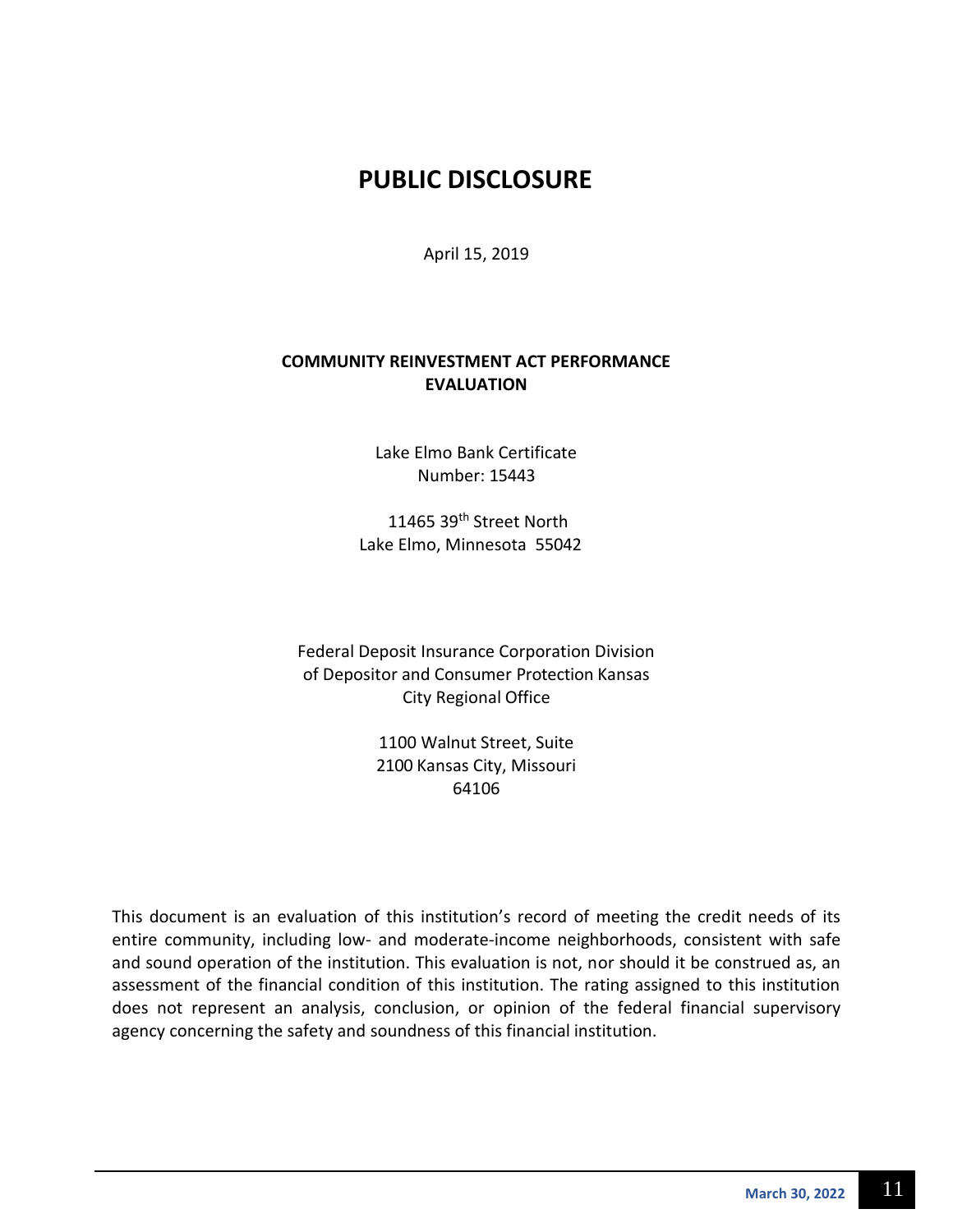## Contents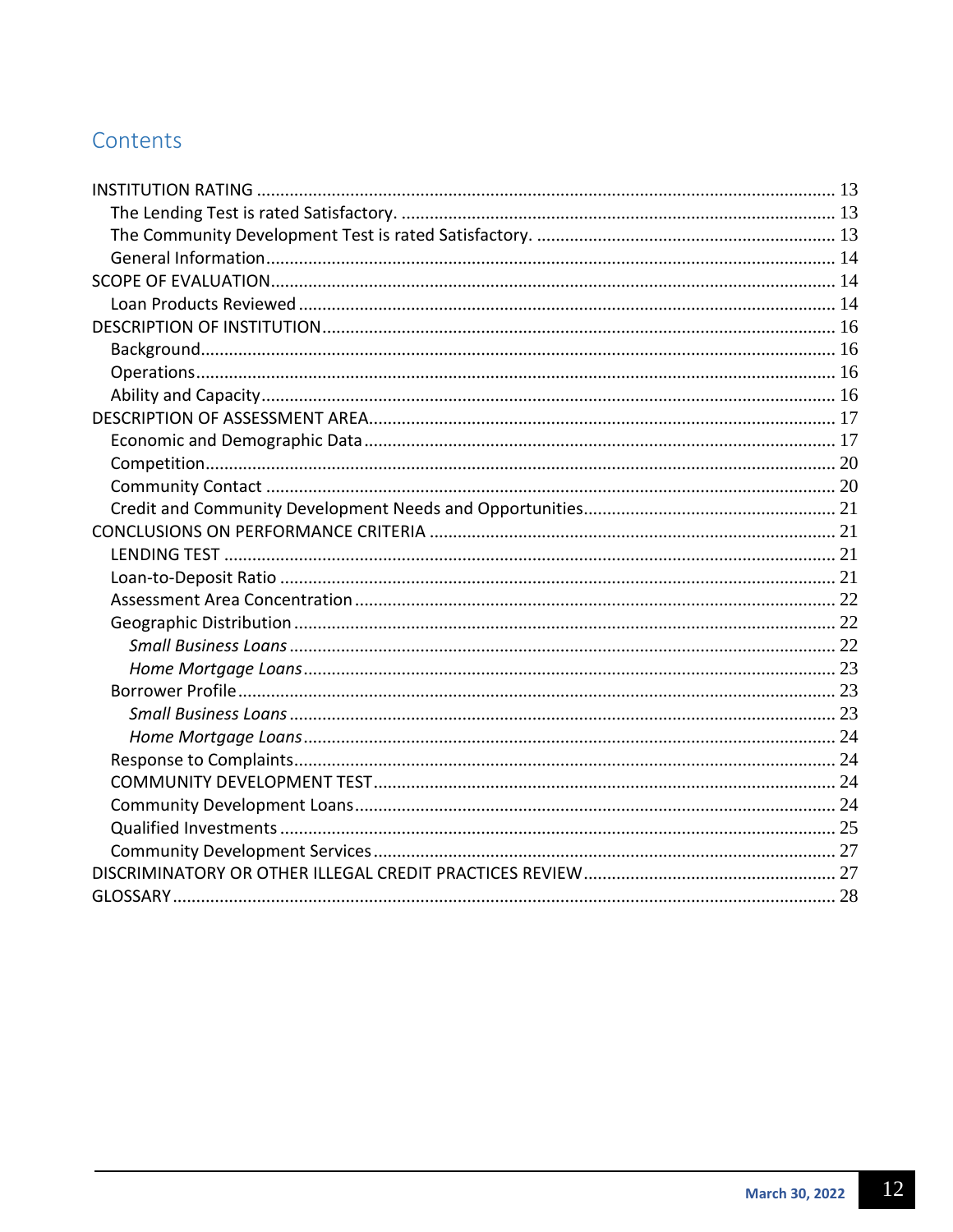#### <span id="page-12-0"></span>**INSTITUTION RATING**

**INSTITUTION'S CRA RATING:** This institution is rated **Satisfactory**. An institution in this group has a satisfactory record of helping to meet the credit needs of its assessment area, including low- and moderate-income neighborhoods, in a manner consistent with its resources and capabilities.

Lake Elmo Bank's satisfactory Community Reinvestment Act (CRA) performance under the Lending Test and Community Development Test supports the overall rating. Examiners did not identify any evidence of discriminatory or other illegal credit practices. The following points summarize the bank's performance.

#### <span id="page-12-1"></span>*The Lending Test is rated Satisfactory.*

- The loan-to-deposit ratio is reasonable given the bank's size, financial condition, and assessment area credit needs.
- The bank originated a majority of its small business and home mortgage loans in the assessment area.
- The geographic distribution of loans reflects reasonable dispersion throughout the assessment area.
- The distribution by borrowers reflects a reasonable penetration of loans among businesses of different revenue sizes and individuals of different income levels.
- The institution did not receive any CRA-related complaints since the previous evaluation; therefore, this factor did not affect the Lending Test rating.

#### <span id="page-12-2"></span>*The Community Development Test is rated Satisfactory.*

• Lake Elmo Bank demonstrated adequate responsiveness to the community development needs of its assessment area through community development loans, qualified investments, and community development services, as appropriate. Examiners considered Lake Elmo Bank's capacity and the need and availability of such opportunities for community development in the assessment area.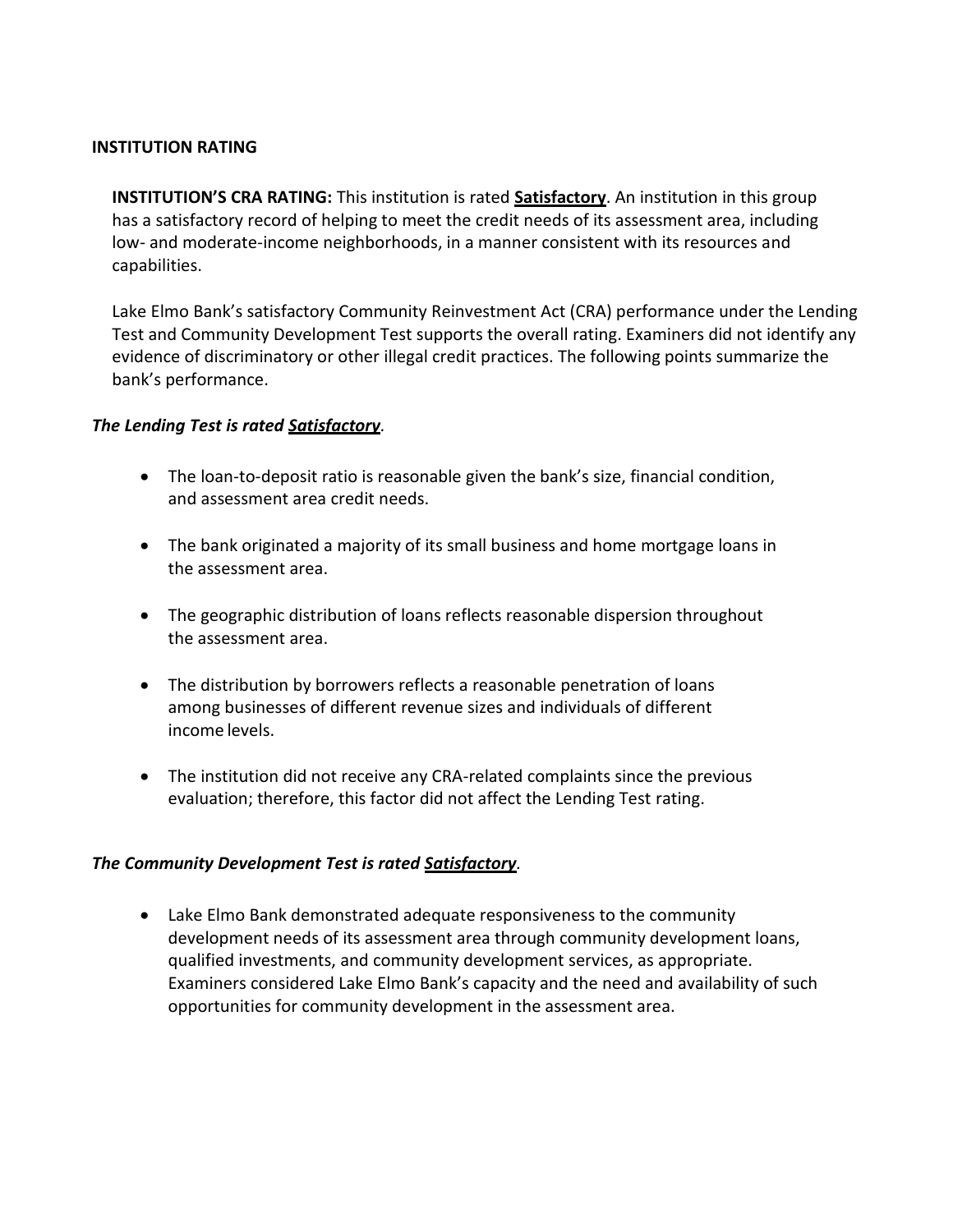#### <span id="page-13-1"></span><span id="page-13-0"></span>*General Information*

#### **SCOPE OF EVALUATION**

This evaluation covers the period from the prior evaluation dated July 18, 2016, to the current evaluation dated April 15, 2019. Examiners used Interagency Intermediate Small Institution Examination Procedures to evaluate Lake Elmo Bank's performance. These procedures include two tests: the CRA Small Bank Lending Test and the Community Development Test.

The Lending Test considered performance according to the following criteria:

- Loan-to-Deposit ratio
- Assessment area concentration
- Geographic distribution
- Borrower profile
- Response to CRA-related complaints

The Community Development Test considered the following factors:

- Number and dollar amount of community development loans and qualified investments, and number of community development services
- The responsiveness of such activities to the community development needs of the assessment area

Banks must achieve at least a Satisfactory rating under each test to obtain an overall Satisfactory rating. This evaluation does not include any lending activity performed by affiliates.

#### <span id="page-13-2"></span>*Loan Products Reviewed*

Examiners determined that Lake Elmo Bank's major product lines are small business and home mortgage loans. This conclusion considered the business strategy, the number and dollar volume of loans originated during the evaluation period, and a review of the Consolidated Reports of Condition and Income (Reports of Condition). Examiners did not evaluate small farm or consumer loans because they are not a lending focus of the bank and provide no material support for conclusions.

Bank records indicate that the lending focus and product mix remained consistent throughout the evaluation period. Therefore, examiners reviewed all small business loans originated or renewed between January 1, 2018, and December 31, 2018. This period of time was considered representative of performance during the entire evaluation period. D&B data for 2018 provided a standard of comparison for small business lending performance. Additionally, examiners reviewed home mortgage loans reported on the bank's Loan Application Register pursuant to the Home Mortgage Disclosure Act (HMDA) for 2016, 2017, and 2018. For 2016 home mortgage loans, 2010 U.S. Census data and 2016 aggregate data provided a standard of comparison. For 2017 and 2018 home mortgage loans, 2015 American Community Survey (ACS) data and 2017 aggregate data provided a standard of comparison. While HMDA data for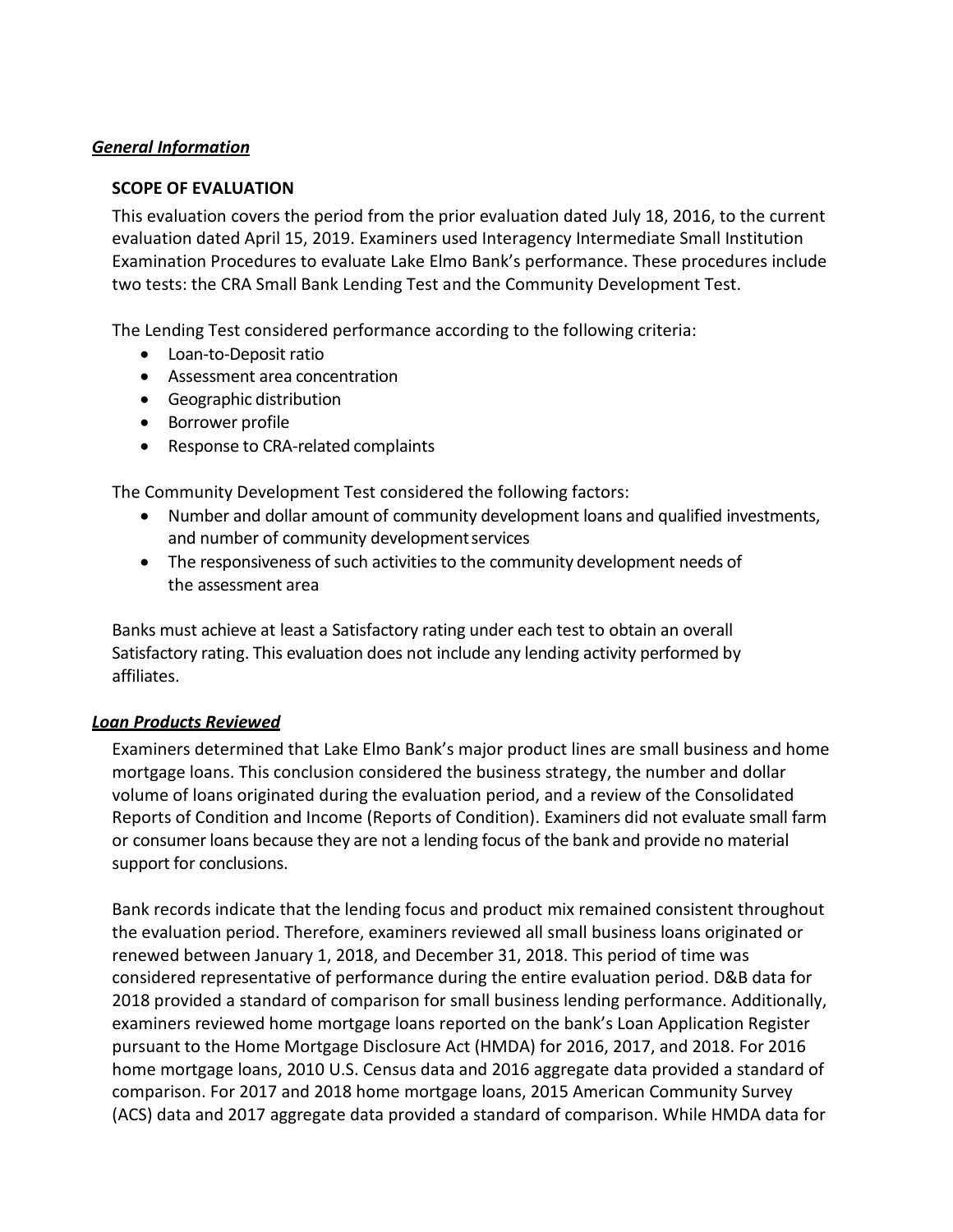2016, 2017, and 2018 was reviewed and is included in the Assessment Area Concentration analysis, only data from 2017 is presented throughout the remainder of this evaluation. The review of the 2016 and 2018 data did not identify any trends that are different from 2017 or that would materially affect conclusion, unless specifically noted.

When arriving at overall conclusions, small business and home mortgage loans received equal weight throughout the evaluation. This is consistent with Lake Elmo Banks's loan portfolio and volume of loans recently originated. The table below provides loan information.

| <b>Loan Products Reviewed</b> |     |                 |                 |           |  |  |  |
|-------------------------------|-----|-----------------|-----------------|-----------|--|--|--|
|                               |     | <b>Universe</b> | <b>Reviewed</b> |           |  |  |  |
| <b>Loan Category</b>          |     | \$ (000s)       | Ħ               | \$ (000s) |  |  |  |
| <b>Small Business</b>         | 205 | 35,341          | 47              | 9,577     |  |  |  |
| Home Mortgage 2016            | 92  | 13,202          | 92              | 13,202    |  |  |  |
| Home Mortgage 2017            | 169 | 33,992          | 169             | 33,992    |  |  |  |
| Home Mortgage 2018            | 210 | 39,335          | 210             | 39,335    |  |  |  |

*Source: Bank records, 2016, 2017, and 2018 HMDA Data.*

*Note: The small business loan universe excluded loans that the bank opted to have considered as community development loans.*

For small business loans under the Lending Test, the universe of small business loans were used to evaluate the Assessment Area Concentration. In addition, the universe of small business loans originated, renewed, or purchased within the assessment area (148 loans totaling \$25.9 million) were used to evaluate the Geographic Distribution criterion. For the Borrower Profile criterion, a sample of 47 small business loans totaling \$9.6 million that were originated, renewed, or purchased within the assessment area were evaluated.

For home mortgage loans under the Lending Test, the universe of home mortgage loans originated or purchased were used to evaluate the Assessment Area Concentration. For the Geographic Distribution and Borrower Profile criteria, examiners evaluated all home mortgage loans reported on the bank's 2016, 2017, and 2018 HMDA Loan Application Registers.

Examiners did not identify any trends between 2016 and 2018 that materially affect conclusions. Therefore, this evaluation presents information for 2017, the most recent year for which aggregate data is available.

For the Lending Test, examiners reviewed the number and dollar volume of small business and home mortgage loans. While number and dollar volume of loans are presented, examiners emphasized performance by number of loans because it is a better indicator of the number of businesses and individuals served.

For the Community Development Test, bank management provided examiners with data pertaining to community development loans, qualified investments, and community development services since the prior CRA Evaluation. Two similarly situated intermediate small banks are referenced for performance context within the Community Development Test discussion.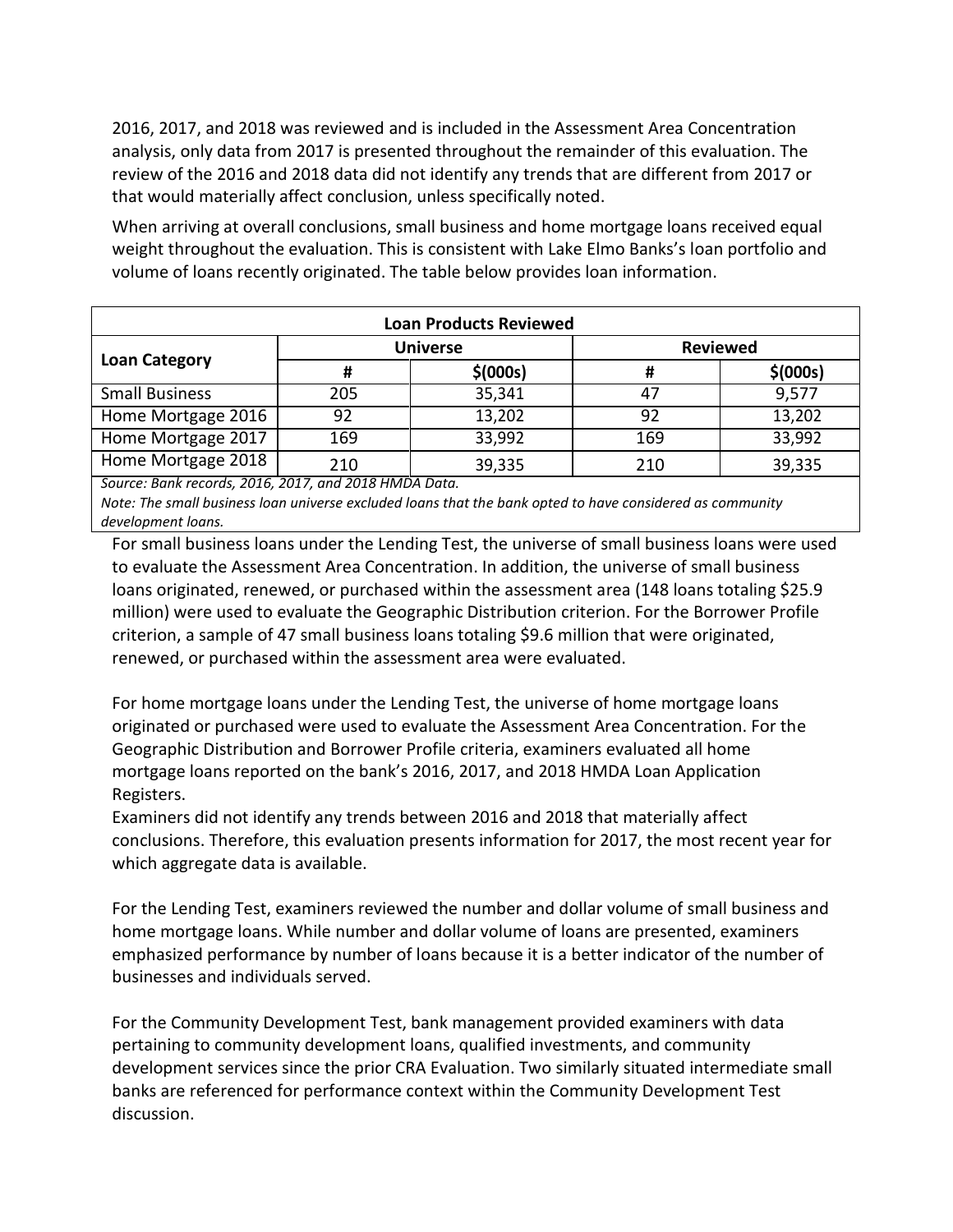#### <span id="page-15-0"></span>**DESCRIPTION OF INSTITUTION**

#### <span id="page-15-1"></span>*Background*

Lake Elmo Bank is owned by Lake Elmo Bancshares, Inc., a one-bank holding company, located in Lake Elmo, Minnesota. Lake Elmo Bank received a "Satisfactory" rating at its previous FDIC Performance Evaluation, dated July 18, 2016, based on Interagency Intermediate Small Institution Examination Procedures.

#### <span id="page-15-2"></span>*Operations*

Lake Elmo Bank operates three full-service offices in Minnesota with its main office located in Lake Elmo and branches located in Woodbury and Stillwater. All offices are located in Washington County in eastern Minnesota. The bank did not open or close any branches and has not been involved in any mergers or acquisitions since the previous evaluation. There is bankowned and operated automated teller machines (ATMs) located at each of the bank's offices.

Loan product offerings include commercial, home mortgage, and consumer loans. The bank offers loans guaranteed by the U.S. Small Business Administration. These programs are designed to assist small businesses that may not qualify for loans through conventional financing methods. Lake Elmo Bank continues to originate mortgage loans that are sold through secondary-market relationships. Since the previous evaluation, the bank originated 81 secondary-market loans totaling approximately \$16.3 million.

The bank provides a variety of deposit account services including checking, savings, money market, certificates of deposit, and health savings accounts. Lake Elmo Bank offers electronic banking services such as internet and telephone banking; mobile banking, including mobile deposit and mobile payments; bill pay; and electronic statements.

#### <span id="page-15-3"></span>*Ability and Capacity*

Assets totaled approximately \$368 million as of December 31, 2018, representing an 11.0 percent increase since the prior evaluation. Deposits totaled approximately \$328 million, demonstrating a 10.8 percent increase, and total loans were approximately \$253 million, representing a 28.2 percent increase during the same period.

An analysis of the loan portfolio revealed growth primarily in 1-4 family residential, commercial, and construction lending. However, there has been little change in the portfolio mix since the prior evaluation. The loan portfolio is illustrated in the following table.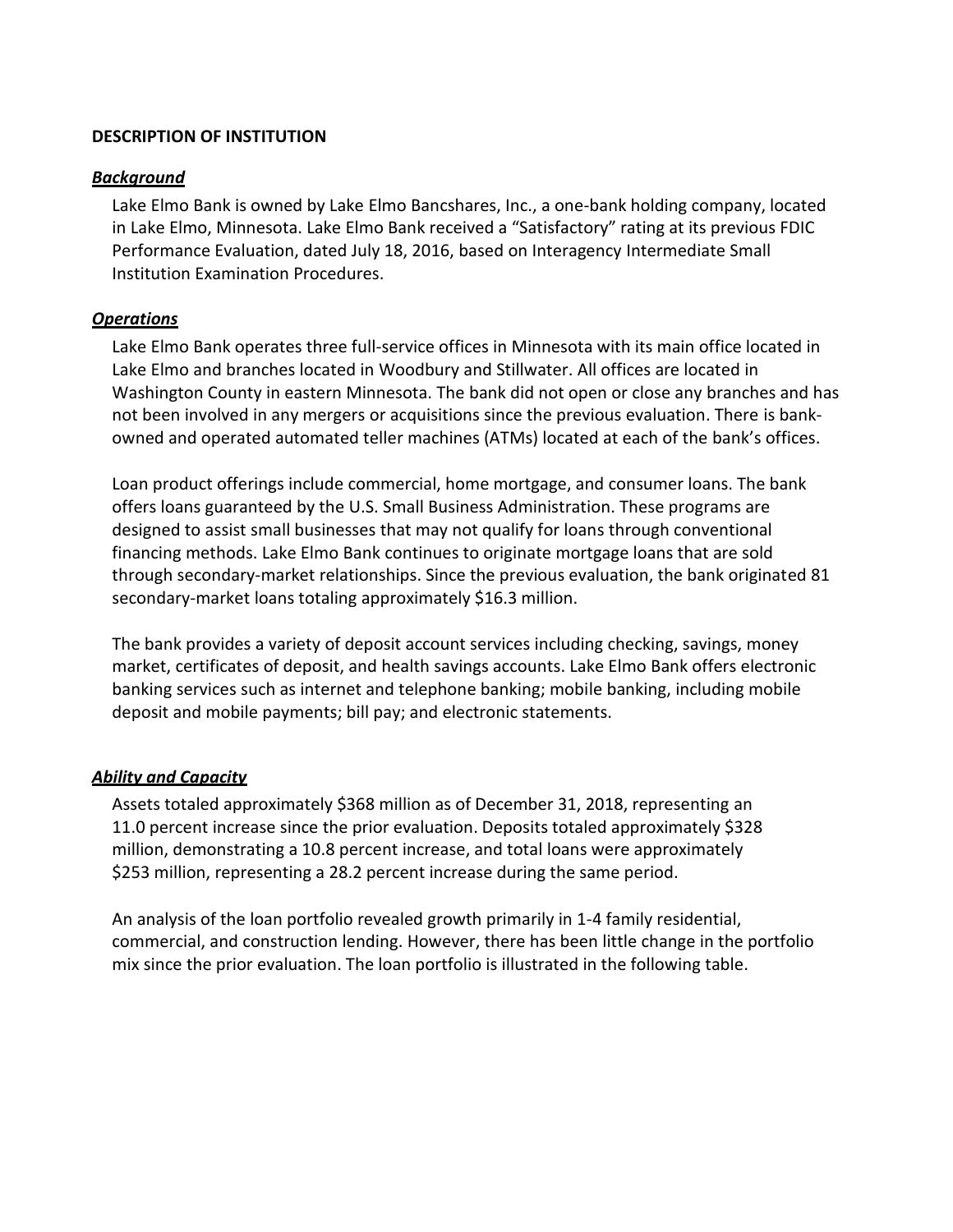| Loan Portfolio Distribution as of December 31, 2018 |           |       |  |  |  |  |  |
|-----------------------------------------------------|-----------|-------|--|--|--|--|--|
| <b>Loan Category</b>                                | \$ (000s) | %     |  |  |  |  |  |
| <b>Construction and Land Development</b>            | 29,588    | 11.7  |  |  |  |  |  |
| Secured by Farmland                                 | 1,454     | 0.6   |  |  |  |  |  |
| Secured by 1-4 Family Residential Properties        | 113,411   | 44.8  |  |  |  |  |  |
| Secured by Multifamily (5 or more) Residential      | 4,126     | 1.6   |  |  |  |  |  |
| Secured by Nonfarm Nonresidential Properties        | 74,094    | 29.3  |  |  |  |  |  |
| <b>Total Real Estate Loans</b>                      | 222,673   | 88.0  |  |  |  |  |  |
| <b>Commercial and Industrial Loans</b>              | 17,684    | 7.0   |  |  |  |  |  |
| <b>Agricultural Loans</b>                           | 3         | < 0.1 |  |  |  |  |  |
| <b>Consumer Loans</b>                               | 11,009    | 4.4   |  |  |  |  |  |
| <b>Other Loans</b>                                  | 1,570     | 0.6   |  |  |  |  |  |
| Less: Unearned Income                               | $\Omega$  | 0.0   |  |  |  |  |  |
| <b>Total Loans</b>                                  | 252,939   | 100.0 |  |  |  |  |  |
| Source: Reports of Condition and Income             |           |       |  |  |  |  |  |

Examiners did not identify any financial, legal, or other impediments that affect Lake Elmo Bank's ability to meet assessment area credit needs.

#### <span id="page-16-0"></span>**DESCRIPTION OF ASSESSMENT AREA**

The CRA requires each financial institution to define one or more assessment areas within which its CRA performance will be evaluated. Lake Elmo Bank has designated one assessment area comprised of 38 census tracts in Washington County. Washington County is 1 of the 14 counties that make up the Minneapolis-St. Paul Metropolitan Statistical Area. Lake Elmo Bank's main office in Lake Elmo is located in an upper-income census tract. The Stillwater and Oakdale branches are located in middle-income census tracts. There have been no changes to the assessment area since the previous evaluation. The following sections discuss demographic and economic information for the assessment area.

#### <span id="page-16-1"></span>*Economic and Demographic Data*

According to 2015 ACS data, the assessment area contains 3 moderate-income, 16 middleincome, 17 upper-income census tracts, and 2 census tracts that have not been assigned an income classification. The assessment area does not contain any low-income census tracts. There have been slight changes in census tract designations since the prior CRA Evaluation, which was based on 2010 U.S. Census data. Specifically, according to 2010 U.S. Census data there was 1 moderate-income, 16 middle-income, and 19 upper-income census tracts. There were 2 census tracts without an income designation. The following table provides select demographic characteristics for the assessment area.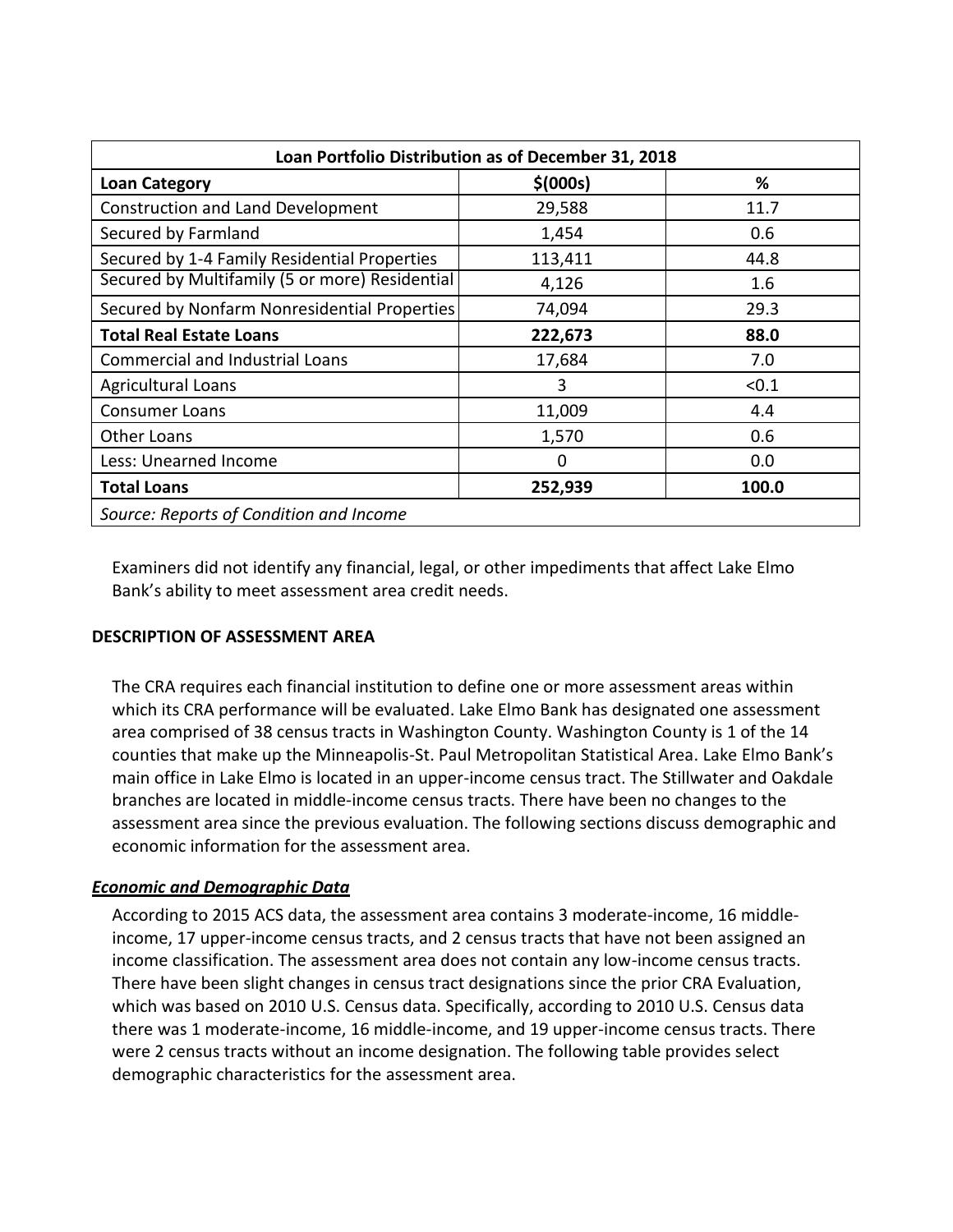| <b>Demographic Information of the Assessment Area</b>               |                          |                 |                               |                           |                          |                    |  |  |
|---------------------------------------------------------------------|--------------------------|-----------------|-------------------------------|---------------------------|--------------------------|--------------------|--|--|
| <b>Demographic Characteristics</b>                                  | #                        | Low<br>$%$ of # | <b>Moderate</b><br>$%$ of #   | <b>Middle</b><br>$%$ of # | <b>Upper</b><br>$%$ of # | $NA^*$<br>$%$ of # |  |  |
| Geographies (Census Tracts)                                         | 38                       | 0.0             | 7.9                           | 42.1                      | 44.7                     | 5.3                |  |  |
| Population by Geography                                             | 179,029                  | 0.0             | 7.0                           | 41.9                      | 50.0                     | 1.0                |  |  |
| Housing Units by Geography                                          | 69,675                   | 0.0             | 8.0                           | 44.8                      | 47.2                     | 0.0                |  |  |
| <b>Owner-Occupied Units</b><br>by Geography                         | 53,423                   | 0.0             | 5.9                           | 43.0                      | 51.1                     | 0.0                |  |  |
| Occupied Rental Units by<br>Geography                               | 13,474                   | 0.0             | 16.7                          | 49.7                      | 33.6                     | 0.0                |  |  |
| Vacant Units by Geography                                           | 2,778                    | 0.0             | 5.0                           | 54.7                      | 40.2                     | 0.0                |  |  |
| <b>Businesses by Geography</b>                                      | 12,747                   | 0.0             | 5.3                           | 43.9                      | 50.8                     | 0.1                |  |  |
| Farms by Geography                                                  | 450                      | 0.0             | 3.1                           | 41.8                      | 55.1                     | 0.0                |  |  |
| Family Distribution by Income<br>Level                              | 48,161                   | 14.1            | 14.9                          | 20.9                      | 50.2                     | 0.0                |  |  |
| Household Distribution by<br>Income Level                           | 66,897                   | 16.4            | 13.5                          | 17.5                      | 52.7                     | 0.0                |  |  |
| <b>Median Family Income</b><br>Minneapolis-St. Paul-Bloomington MSA |                          |                 | \$85,636 Median Housing Value |                           |                          | \$271,021          |  |  |
|                                                                     | <b>Median Gross Rent</b> |                 |                               | \$1,202                   |                          |                    |  |  |
| <b>Families Below Poverty Level</b>                                 |                          |                 |                               |                           |                          |                    |  |  |

*Source: 2015 ACS Census and 2018 D&B Data.*

*(\*) The NA category consists of geographies that have not been assigned an income classification. Due to rounding, totals may not equal 100.0*

Service industries represent the largest portion of businesses at 44.8 percent; followed by retail trade (11.2 percent); finance, insurance, and real estate (10.1 percent); and construction (8.3 percent). In addition, 70.1 percent of area businesses have 4 or fewer employees, and 92.1 percent operate from a single location. Large employers in Washington County include Andersen Corporation, several school districts, and Woodwinds Health Campus.

The Federal Financial Institutions Examination Council updated median family income level is used to analyze home mortgage loans under the Borrower Profile criterion and to analyze activities under the Community Development Test. The low-, moderate-, middle-, and upperincome categories are presented in the following table.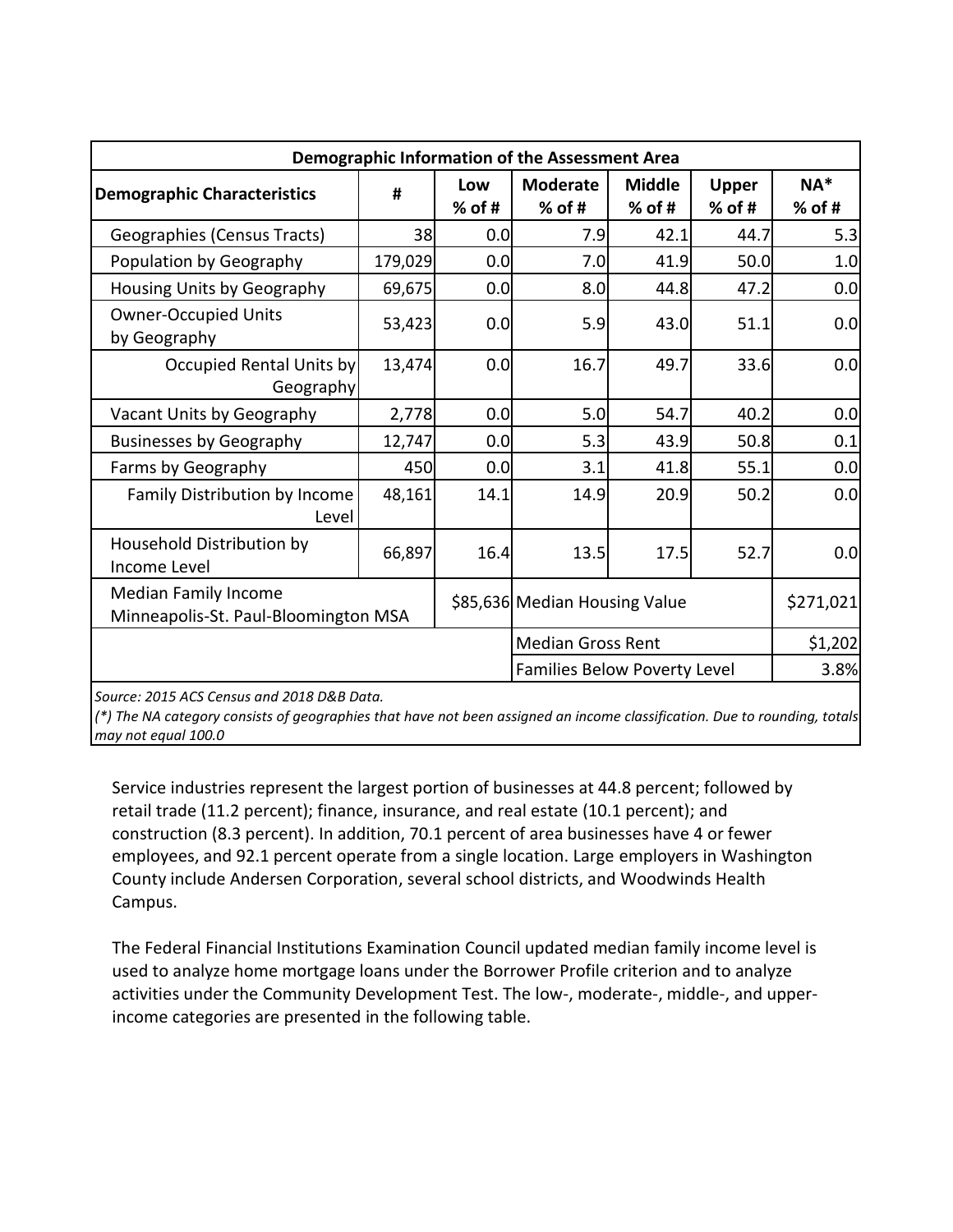| <b>Median Family Income Ranges</b>                          |              |                                |                               |                       |  |  |  |
|-------------------------------------------------------------|--------------|--------------------------------|-------------------------------|-----------------------|--|--|--|
| <b>Median Family Incomes</b>                                | Low<br><50%  | <b>Moderate</b><br>50% to <80% | <b>Middle</b><br>80% to <120% | <b>Upper</b><br>≥120% |  |  |  |
| 2016 (\$85,200)                                             | $<$ \$42,600 | \$42,600 to<br>$<$ \$68,160    | \$68,160 to<br>$<$ \$102,240  | ≥\$102,240            |  |  |  |
| 2017 (\$89,800)                                             | $<$ \$44,900 | \$44,900 to<br>$<$ \$71,840    | \$71,840 to<br>$<$ \$107,760  | ≥\$107,760            |  |  |  |
| 2018 (\$93,600)                                             | $<$ \$46,800 | \$46,800 to<br>$<$ \$74,880    | \$74,880 to<br>$<$ \$112,320  | ≥\$112,320            |  |  |  |
| Source: Federal Financial Institutions Examinations Council |              |                                |                               |                       |  |  |  |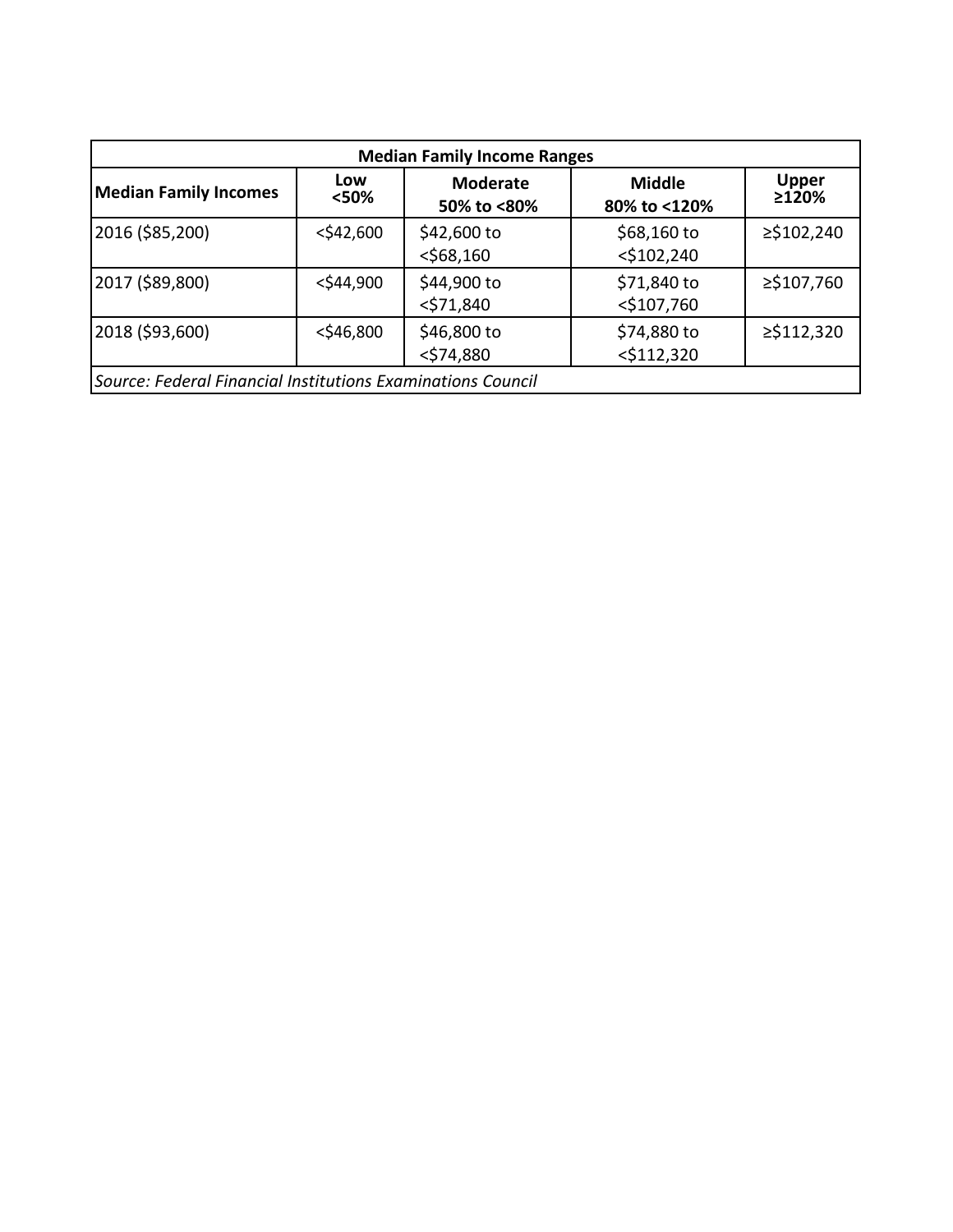Based upon 2015 ACS data, there are 69,675 housing units in the assessment area. Of these, 76.7 percent are owner-occupied, 19.3 percent are occupied rental units, and 4.0 percent are vacant. The Geographic Distribution criterion compares home mortgage loans to the distribution of owner-occupied housing units.

The following table shows that unemployment rates have declined from 2016 to 2018, both locally and nationwide, which indicates economic improvement. The average unemployment rates for Washington County are lower than both the statewide and national rate.

| <b>Unemployment Rates</b>               |      |      |      |  |  |  |
|-----------------------------------------|------|------|------|--|--|--|
| Area                                    | 2016 | 2017 | 2018 |  |  |  |
|                                         | %    | %    | %    |  |  |  |
| <b>Washington County</b>                | 3.3  | 3.0  | 2.5  |  |  |  |
| State of Minnesota                      | 3.9  | 3.4  | 2.9  |  |  |  |
| <b>National Average</b>                 | 4.9  | 4.4  | 3.9  |  |  |  |
| Source: U.S. Bureau of Labor Statistics |      |      |      |  |  |  |

#### <span id="page-19-0"></span>*Competition*

The assessment area is competitive for credit products and financial services. According to the FDIC Deposit Market Share data as of June 30, 2018, there were 25 financial institutions operating 62 locations in Washington County. These institutions range from small community banks to larger national financial institutions. Of these institutions, Lake Elmo Bank ranked 3<sup>rd</sup> with a 7.9 percent market share. However, the top 2 institutions combined held 45.9 percent of the total deposits.

Lake Elmo Bank faces significant competition for home mortgage loans from financial institutions and mortgage companies originating or purchasing loans within the assessment area. In 2017, 328 HMDA-reporting institutions originated or purchased 8,605 home mortgage loans in the assessment area. Lake Elmo Bank ranked  $17<sup>th</sup>$  with a 1.1 percent market share, by number. The top five lenders collectively accounted for 35.4 percent of total market share, by number.

#### <span id="page-19-1"></span>*Community Contact*

As part of the evaluation process, examiners contact third parties active in the assessment area to assist in identifying credit and community development needs. These individuals are knowledgeable of the area's current economic conditions, community credit needs, and potential opportunities for local bank involvement. This information helps determine whether financial institutions are responsive to these needs.

Examiners reviewed information obtained from a previous interview with a representative of a community development agency. The contact stated the economy is on an upward trend for most industries. However, the contact added that the retail industry is not doing as well, causing high vacancy rates in retail centers. The contact stated that the area is experiencing an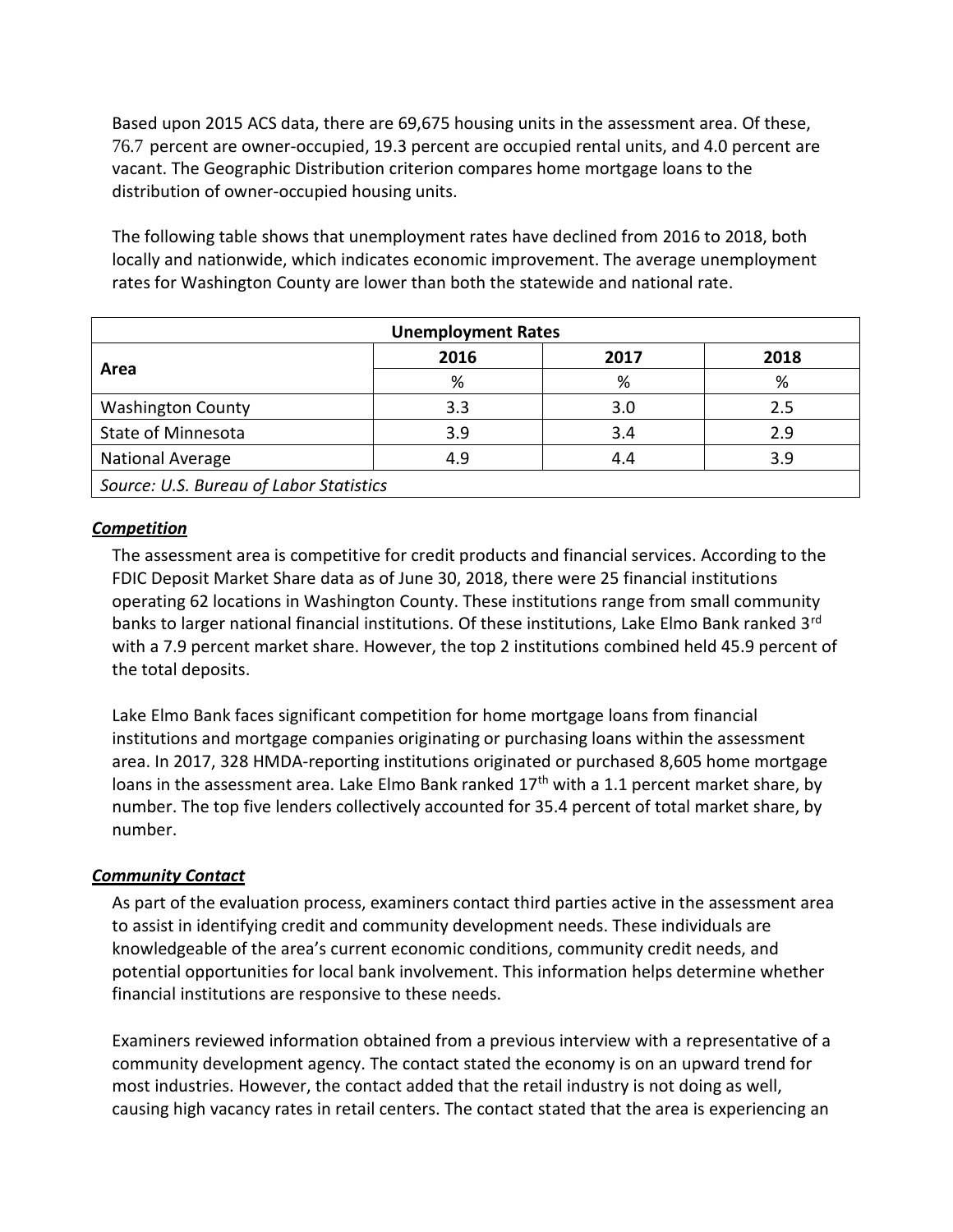affordable housing crisis. Land prices are expensive and nearly all affordable houses are being purchased, rehabbed, and sold for much more, resulting in even less affordable housing. The contact stated there is significant competition among local financial institutions, and that institutions are meeting the credit needs within the community. The contact stated that community needs include small business start-up financing and expansion loans for smaller businesses. Lastly, the contact added that there is a need for funding of development costs to build affordable housing.

#### <span id="page-20-0"></span>*Credit and Community Development Needs and Opportunities*

Considering information from the community contacts, bank management, and demographic and economic data, examiners determined that small business and home mortgage lending represent the primary credit needs of the assessment area. Both small business and home mortgage lending opportunities exist throughout the assessment area. Community development needs include the development of affordable housing.

#### <span id="page-20-1"></span>**CONCLUSIONS ON PERFORMANCE CRITERIA**

#### <span id="page-20-2"></span>*LENDING TEST*

Lake Elmo Bank demonstrated reasonable performance under the Lending Test. Geographic Distribution and Borrower Profile performance primarily support this conclusion.

#### <span id="page-20-3"></span>*Loan-to-Deposit Ratio*

The average net loan-to-deposit ratio is reasonable given the institution's size, financial condition, and assessment area credit needs. The bank's net loan-to-deposit ratio, calculated from Reports of Condition data, averaged 65.1 percent over the past 10 calendar quarters. The ratio fluctuated during the evaluation period and ranged from a low of 58.2 percent as of September 30, 2017, to a high of 76.0 percent as of December 31, 2018. Examiners evaluated the reasonableness of the net loan-to-deposit ratio by comparing it to those of similarly- situated institutions. Similarlysituated institutions are those that serve some portion of the assessment area and have comparable asset sizes and loan portfolio compositions. Lake Elmo Bank's average net loan-todeposit ratio is reasonable in relation to the ratios of the similarly situated institutions, as shown in the following table.

| <b>Loan-to-Deposit Ratio Comparison</b>                              |                                                        |                                               |  |  |  |  |
|----------------------------------------------------------------------|--------------------------------------------------------|-----------------------------------------------|--|--|--|--|
| <b>Bank</b>                                                          | <b>Total Assets as</b><br>Οl<br>12/31/2018<br>(\$000s) | <b>Average Net</b><br><b>LTD Ratio</b><br>(%) |  |  |  |  |
| Bank Cherokee, Saint Paul, Minnesota                                 | 266,964                                                | 64.4                                          |  |  |  |  |
| Community Resource Bank, Northfield, Minnesota                       | 314,434                                                | 94.0                                          |  |  |  |  |
| First State Bank and Trust, Bayport, Minnesota                       | 256,017                                                | 80.4                                          |  |  |  |  |
| Lake Area Bank, Lindstrom, Minnesota                                 | 334,839                                                | 83.6                                          |  |  |  |  |
| Lake Elmo Bank, Lake Elmo, Minnesota<br>368,097<br>65.1              |                                                        |                                               |  |  |  |  |
| Source: Reports of Condition and Income 9/30/2016 through 12/31/2018 |                                                        |                                               |  |  |  |  |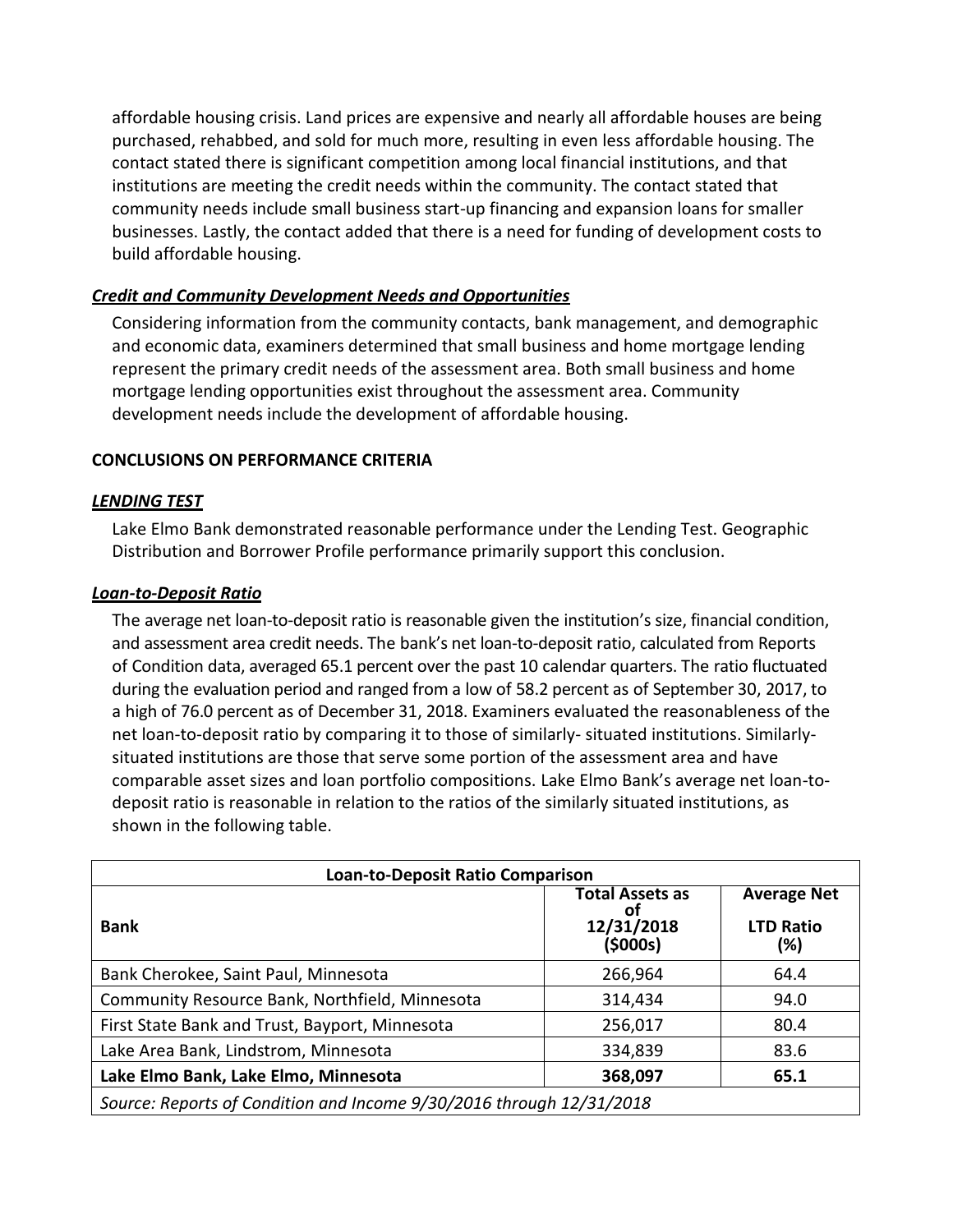#### <span id="page-21-0"></span>*Assessment Area Concentration*

Lake Elmo Bank originated a majority of its small business and home mortgage loans, by number and dollar volume, within its assessment area. See the following table.

| Lending Inside and Outside of the Assessment Area                     |                        |               |     |                |                                            |               |      |                |       |           |
|-----------------------------------------------------------------------|------------------------|---------------|-----|----------------|--------------------------------------------|---------------|------|----------------|-------|-----------|
| <b>Loan Category</b>                                                  | <b>Number of Loans</b> |               |     | <b>Total</b>   | <b>Dollar Amount of Loans</b><br>\$ (000s) |               |      |                | Total |           |
|                                                                       |                        | <b>Inside</b> |     | <b>Outside</b> | #                                          | <b>Inside</b> |      | <b>Outside</b> |       | \$ (000s) |
|                                                                       | #                      | %             | #   | %              |                                            | \$            | %    | \$             | %     |           |
| Small Business*                                                       | 148                    | 72.2          | 57  | 27.8           | 205                                        | 25,871        | 73.2 | 9,470          | 26.8  | 35,341    |
| Home Mortgage                                                         |                        |               |     |                |                                            |               |      |                |       |           |
| 2016                                                                  | 46                     | 50.0          | 46  | 50.0           | 92                                         | 5,776         | 43.8 | 7,426          | 56.2  | 13,202    |
| 2017                                                                  | 93                     | 55.0          | 76  | 45.0           | 169                                        | 20,308        | 59.7 | 13,684         | 40.3  | 33,992    |
| 2018 123                                                              |                        | 58.6          | 87  | 41.4           | 210                                        | 20,275        | 51.5 | 19,060         | 48.5  | 39,335    |
| <b>Total Home</b>                                                     | 262                    | 55.6          | 209 | 44.4           | 471                                        | 46,359        | 53.6 | 40,170         | 46.4  | 86,529    |
| Mortgage                                                              |                        |               |     |                |                                            |               |      |                |       |           |
| Source: 2016, 2017, and 2018 HMDA Reported Data, (*)2018 Bank Records |                        |               |     |                |                                            |               |      |                |       |           |

#### <span id="page-21-1"></span>*Geographic Distribution*

The geographic distribution of loans reflects reasonable dispersion throughout the assessment area. This conclusion is based on the bank's reasonable small business and home mortgage lending performance in the moderate-income census tracts.

#### <span id="page-21-2"></span>*Small Business Loans*

The geographic distribution of small business loans reflects reasonable dispersion throughout the assessment area. The following table shows that the bank's lending performance in moderate- income census tracts compare reasonably to demographic data.

| <b>Geographic Distribution of Small Business Loans</b> |                           |     |       |           |       |  |  |
|--------------------------------------------------------|---------------------------|-----|-------|-----------|-------|--|--|
| <b>Tract Income Level</b>                              | % Of<br><b>Businesses</b> | #   | %     | \$ (000s) | %     |  |  |
| Moderate                                               | 5.3                       |     | 4.7   | 1,301     | 5.0   |  |  |
| Middle                                                 | 43.9                      | 90  | 60.8  | 17,022    | 65.8  |  |  |
| Upper                                                  | 50.7                      | 51  | 34.5  | 7,548     | 29.2  |  |  |
| N/A                                                    | 0.1                       | 0   | 0.0   | 0         | 0.0   |  |  |
| <b>Total</b>                                           | 100.0                     | 148 | 100.0 | 25,871    | 100.0 |  |  |
| Source: 2018 D&B Data, Bank Records.                   |                           |     |       |           |       |  |  |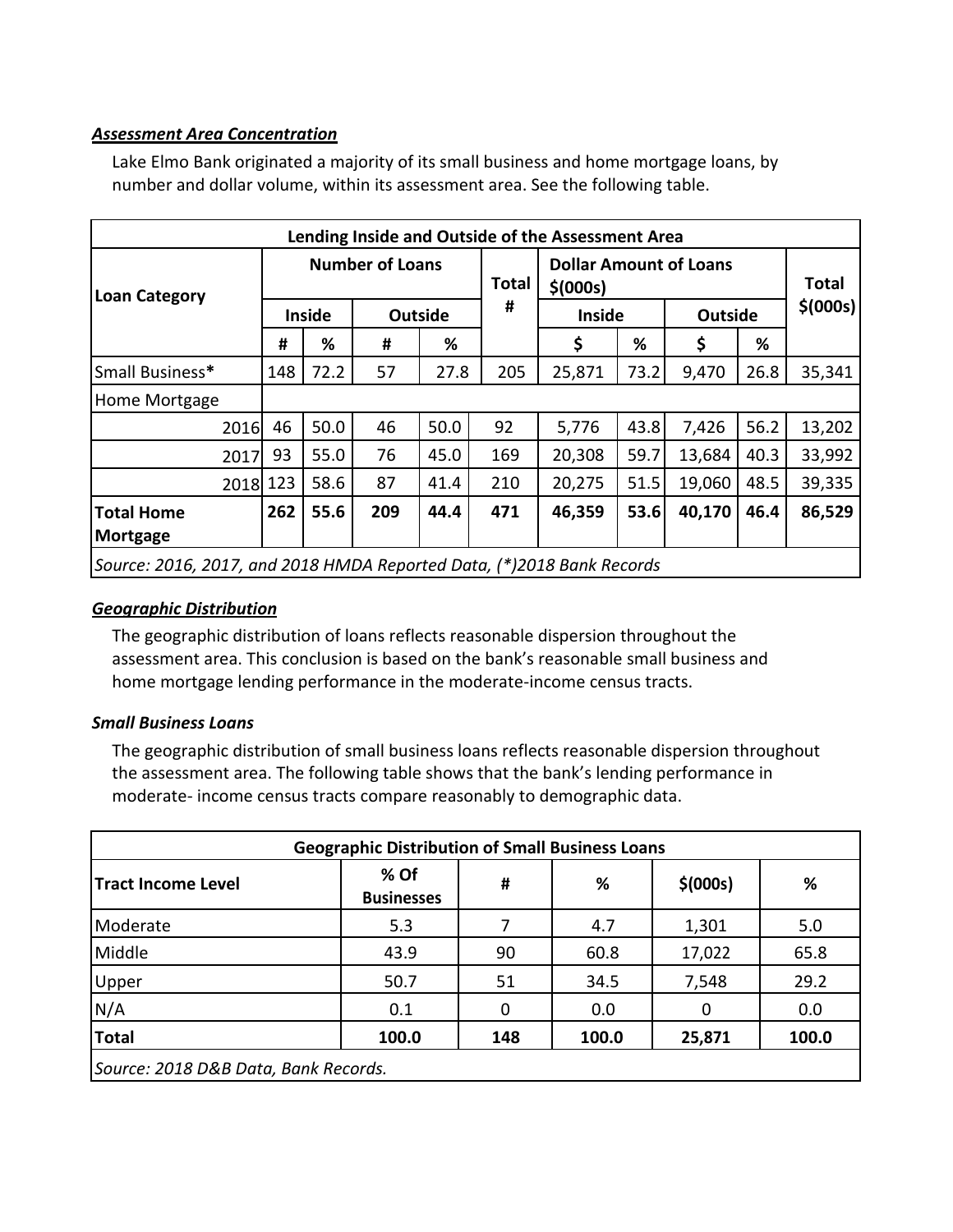#### <span id="page-22-0"></span>*Home Mortgage Loans*

The geographic distribution of home mortgage loans reflects reasonable dispersion throughout the assessment area. Examiners focused on the comparison to aggregate data. The bank's performance, at 3.2 percent, compares reasonably to aggregate lending. See the following table.

| <b>Geographic Distribution of Home Mortgage Loans</b>                       |                                                                |                                      |    |       |           |       |  |  |
|-----------------------------------------------------------------------------|----------------------------------------------------------------|--------------------------------------|----|-------|-----------|-------|--|--|
| <b>Tract Income Level</b>                                                   | $%$ Of<br>Owner-<br>Occupied<br><b>Housing</b><br><b>Units</b> | Aggregate<br>Performance<br>$%$ of # | #  | %     | \$ (000s) | %     |  |  |
| Moderate                                                                    | 5.9                                                            | 5.6                                  | 3  | 3.2   | 258       | 1.3   |  |  |
| Middle                                                                      | 43.0                                                           | 44.4                                 | 55 | 59.1  | 11,645    | 57.3  |  |  |
| Upper                                                                       | 51.1                                                           | 50.0                                 | 35 | 37.6  | 8,405     | 41.4  |  |  |
| <b>Total</b>                                                                | 100.0                                                          | 100.0                                | 93 | 100.0 | 20,308    | 100.0 |  |  |
| Source: 2015 ACS Census, 2017 HMDA Reported Data, 2017 HMDA Aggregate Data. |                                                                |                                      |    |       |           |       |  |  |

#### <span id="page-22-1"></span>*Borrower Profile*

The distribution of borrowers reflects reasonable lending penetration among businesses of different revenue sizes and individuals of different income levels in the assessment area. Examiners focused on the percentage by number of small business loans to businesses with gross annual revenues of \$1 million or less and the percentage by number of home mortgage loans to low- and moderate-income borrowers.

#### <span id="page-22-2"></span>*Small Business Loans*

The distribution of small business loans reflects more than reasonable penetration of loans to businesses with gross annual revenues of \$1 million or less. The following table shows that all of the sampled loans were originated to businesses with gross annual revenues of \$1 million or less, which significantly exceeds the percentage of businesses in this revenue category. This level of lending reflects excellent performance.

| Distribution of Small Business Loans by Gross Annual Revenue Category |                   |    |       |           |       |  |  |  |  |
|-----------------------------------------------------------------------|-------------------|----|-------|-----------|-------|--|--|--|--|
| <b>Gross Revenue Level</b>                                            | % Of              | #  | ℅     | \$ (000s) | %     |  |  |  |  |
|                                                                       | <b>Businesses</b> |    |       |           |       |  |  |  |  |
| $\le$ =\$1,000,000                                                    | 87.7              | 47 | 100.0 | 9,577     | 100.0 |  |  |  |  |
| >1,000,000                                                            | 4.4               | 0  | 0.0   | 0         | 0.0   |  |  |  |  |
| Revenue Not Available                                                 | 7.9               |    | 0.0   |           | 0.0   |  |  |  |  |
| <b>Total</b><br>100.0<br>9,577<br>100.0<br>100.0<br>47                |                   |    |       |           |       |  |  |  |  |
| Source: 2018 D&B Data, Bank Data.                                     |                   |    |       |           |       |  |  |  |  |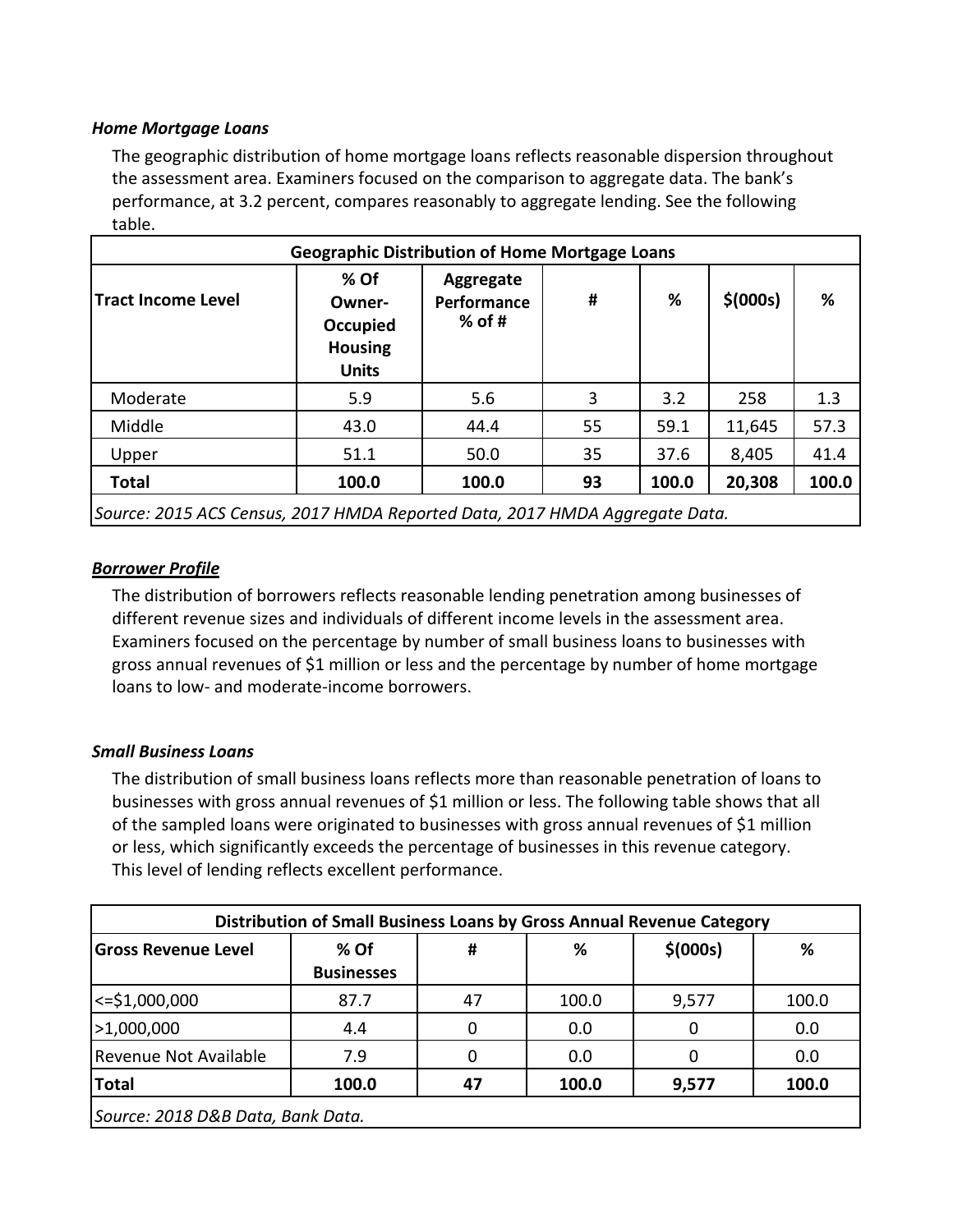#### <span id="page-23-0"></span>*Home Mortgage Loans*

The distribution of home mortgage loans to individuals of different income levels, including lowand moderate-income borrowers, is reasonable. Examiners focused on comparison to aggregate data.

Lending to low-income borrowers exceeded aggregate performance, while lending to moderateincome borrowers lagged aggregate performance. Overall, the bank's performance is considered reasonable. See the following table.

| Distribution of Home Mortgage Loans by Borrower Income Level |                         |                                      |    |       |           |       |  |  |  |
|--------------------------------------------------------------|-------------------------|--------------------------------------|----|-------|-----------|-------|--|--|--|
| <b>Borrower Income Level</b>                                 | % Of<br><b>Families</b> | Aggregate<br>Performance<br>$%$ of # | #  | ℅     | \$ (000s) | %     |  |  |  |
| Low                                                          | 14.1                    | 6.4                                  | 10 | 10.8  | 699       | 3.4   |  |  |  |
| Moderate                                                     | 14.9                    | 17.9                                 | 11 | 11.8  | 978       | 4.8   |  |  |  |
| Middle                                                       | 20.9                    | 22.0                                 | 20 | 21.5  | 3,154     | 15.5  |  |  |  |
| Upper                                                        | 50.2                    | 40.0                                 | 44 | 47.3  | 12,433    | 61.2  |  |  |  |
| Not Available                                                | 0.0                     | 13.6                                 | 8  | 8.6   | 3,044     | 15.0  |  |  |  |
| <b>Total</b>                                                 | 100.0                   | 100.0                                | 93 | 100.0 | 20,308    | 100.0 |  |  |  |

*Source: 2015 ACS Census, 2017 HMDA Data, 2017 HMDA Aggregate Data, Due to rounding, totals may not equal 100.0*

#### <span id="page-23-1"></span>*Response to Complaints*

Lake Elmo Bank did not receive any CRA-related complaints since the previous evaluation; therefore, this criterion did not affect the Lending Test rating.

#### <span id="page-23-2"></span>*COMMUNITY DEVELOPMENT TEST*

The bank demonstrated adequate responsiveness to the community development needs of its assessment area, through community development lending, qualified investments, and community development services. Examiners considered the bank's capacity and the need and availability of such opportunities in the assessment area. Examiners also compared the community development performance against two similar banks, which were chosen based on market served, asset size, and the fact that these banks were evaluated using Interagency Intermediate Small Institution Examination Procedures. Both banks received "Satisfactory" ratings at their most recent evaluations.

#### <span id="page-23-3"></span>*Community Development Loans*

Lake Elmo Bank originated 27 community development loans totaling approximately \$19.0 million during the evaluation period. This level of lending represents 5.2 percent of total assets.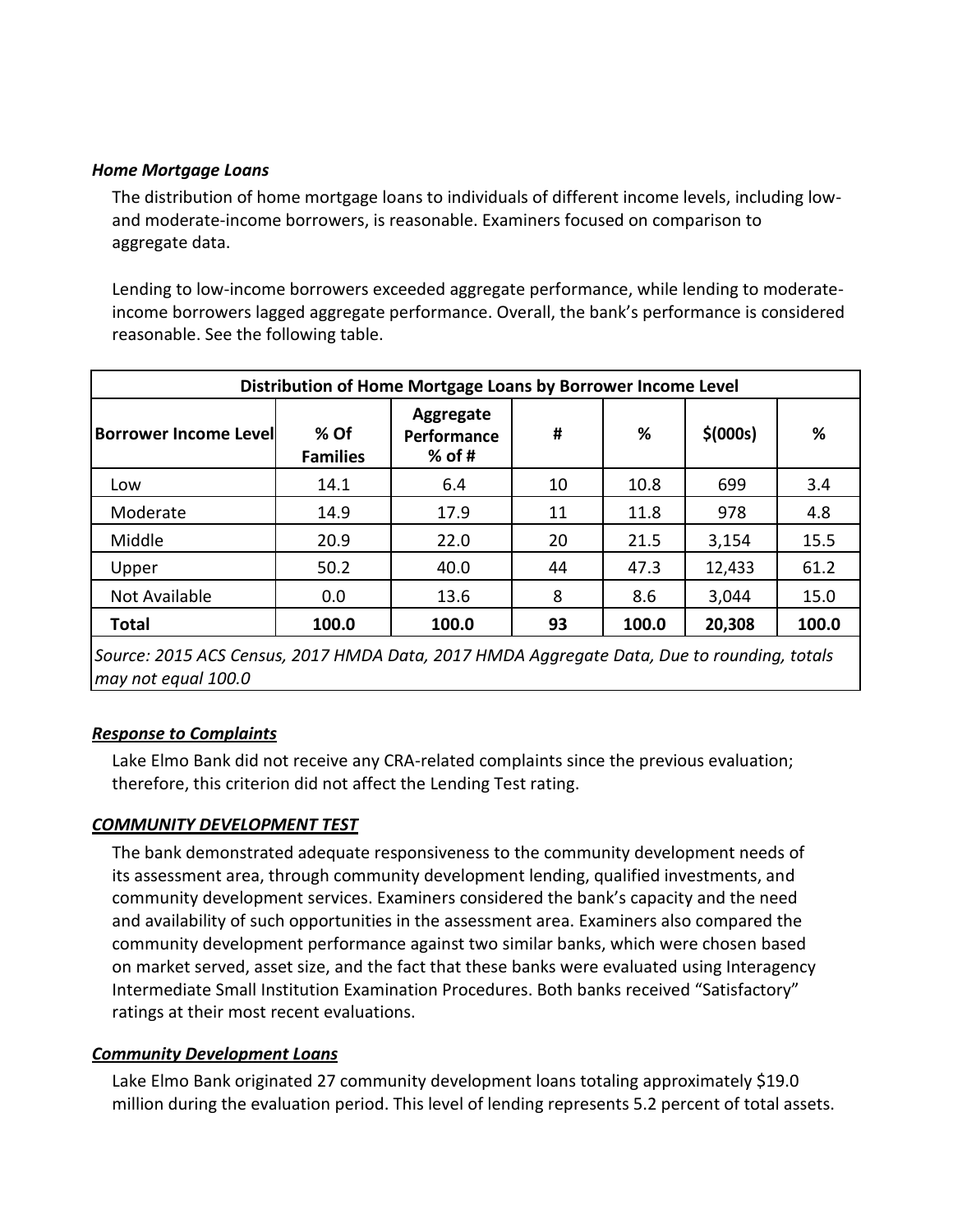For comparison, the two similar banks had ratios of 3.1 percent and 6.4 percent. Lake Elmo Bank's community development loans as a percentage of net loans was 7.6 percent, which is comparable to the two similar banks, whose ratios ranged were 8.4 percent and7.8 percent.

Lake Elmo Bank extended community development loans to provide affordable housing to lowand moderate-income individuals and to promote economic development by supporting permanent job creation, retention, or improvement. Additionally, Lake Elmo Bank originated loans to help revitalize low- and moderate-income census tracts. These loans demonstrate Lake Elmo Bank's responsiveness to community development needs as identified through community contacts and demographic and economic data. Of the 27 qualifying loans, 8 loans totaling \$6.5 million were to entities that serve a broader statewide or regional area that includes the assessment area.

However, these loans will not directly benefit the assessment area. As the bank has been responsive to the community development needs of its assessment area, examiners considered these eight loans under the Community Development Test. The following table illustrates the community development lending by year and purpose.

| <b>Community Development Lending</b> |                                     |           |                  |                              |    |                                       |   |                                      |    |               |  |
|--------------------------------------|-------------------------------------|-----------|------------------|------------------------------|----|---------------------------------------|---|--------------------------------------|----|---------------|--|
| <b>Activity Year</b>                 | <b>Affordable</b><br><b>Housing</b> |           |                  | Community<br><b>Services</b> |    | <b>Economic</b><br><b>Development</b> |   | <b>Revitalize</b><br>or<br>stabilize |    | <b>Totals</b> |  |
|                                      | #                                   | \$ (000s) | #                | \$ (000s)                    | #  | \$ (000s)                             | # | \$ (000s)                            | #  | \$ (000s)     |  |
| 2016                                 |                                     | 356       | 0                | 0                            | 5  | 5,914                                 | 0 | 0                                    | 6  | 6,270         |  |
| 2017                                 | 1                                   | 200       | 0                | 0                            | 6  | 671                                   | 1 | 303                                  | 8  | 1,174         |  |
| 2018                                 | 4                                   | 3,286     | 0                | 0                            |    | 3,804                                 | 1 | 3,179                                | 12 | 10,269        |  |
| <b>YTD 2019</b>                      | 0                                   | 0         | 0                | 0                            |    | 1,250                                 | 0 | 0                                    |    | 1,250         |  |
| <b>Total</b>                         | 6                                   | 3,842     | $\boldsymbol{0}$ | $\mathbf 0$                  | 19 | 11,639                                | 2 | 3,482                                | 27 | 18,963        |  |
| Source: Bank Records                 |                                     |           |                  |                              |    |                                       |   |                                      |    |               |  |

The following are examples of notable community development loans that were particularly responsive to community development needs.

- A loan totaling \$302,500 to construct multi-family housing in an area targeted for redevelopment. Tax-increment financing required the developer to set aside a percentage of the units as affordable housing.
- Loans totaling \$2.3 million to purchase and renovate a building. Creation of new nonprofit organization will create seven full-time jobs.
- A loan totaling \$3.2 million to an investment group to refinance a multi-tenant commercial property in a low-income census tract, allowing for the retention of jobs.

#### <span id="page-24-0"></span>*Qualified Investments*

Lake Elmo Bank held 9 equity investments totaling \$3.7 million that received consideration during this evaluation. In addition, the bank made 38 qualified donations totaling \$49,000. Of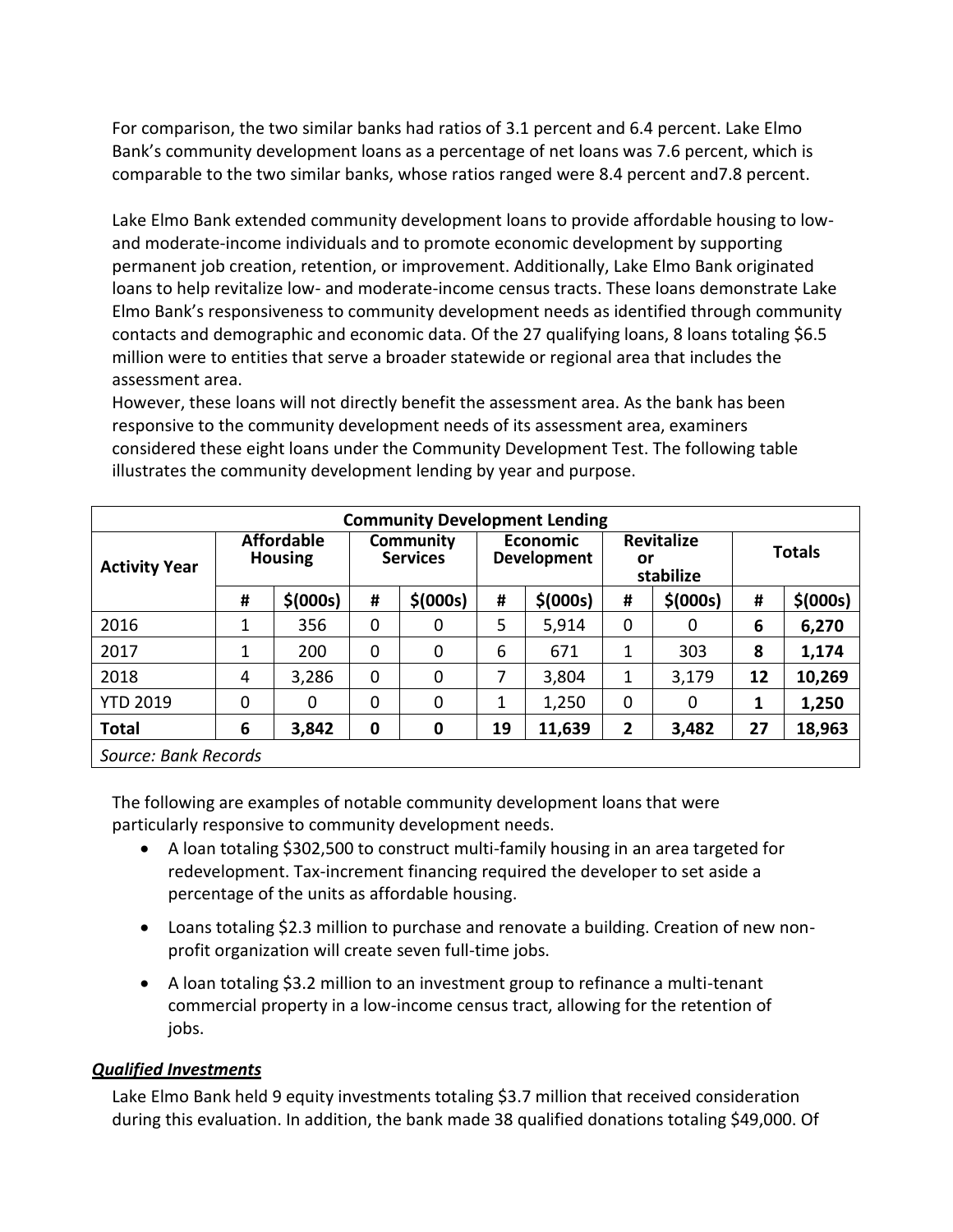the 9 investments, 5 investments totaling \$1.6 million were made outside of the assessment area in a broader area that includes the assessment area. Of the 38 qualified donations, 5 donations totaling \$1,650 were to entities outside of the assessment area in a broader area that includes the assessment area. Lake Elmo Bank's qualified investment and donation activity represents 1.0 percent of total assets and 4.8 percent of total securities as of December 31, 2018, which exceeds the performance of both similar banks. The two similar banks' ratios of qualified investments to total assets were 0.48 percent and 0.97 percent. As a percentage of total securities, the similar banks' ratios were 3.5 percent and 1.8 percent.

Lake Elmo Bank made qualified investments and gave donations that supported the local economy through assisting organizations in providing affordable housing and community services to low-and moderate-income individuals, and revitalizing or stabilizing low-and moderate geographies. The following table illustrates Lake Elmo Bank's qualified investments by year and purpose.

| <b>Qualified Investments</b>       |                                     |           |                              |             |                                       |                |                                      |                |               |           |
|------------------------------------|-------------------------------------|-----------|------------------------------|-------------|---------------------------------------|----------------|--------------------------------------|----------------|---------------|-----------|
| <b>Activity Year</b>               | <b>Affordable</b><br><b>Housing</b> |           | Community<br><b>Services</b> |             | <b>Economic</b><br><b>Development</b> |                | <b>Revitalize</b><br>or<br>stabilize |                | <b>Totals</b> |           |
|                                    | #                                   | \$ (000s) | #                            | \$ (000s)   | #                                     | \$ (000s)      | #                                    | \$ (000s)      | #             | \$ (000s) |
| <b>Prior Period</b>                | 0                                   | 0         | 1                            | 411         | $\mathbf 0$                           | 0              | $\overline{2}$                       | 482            | 3             | 893       |
| 2016                               | $\mathbf 1$                         | 1,382     | 0                            | 0           | 0                                     | $\overline{0}$ | 4                                    | 1,188          | 5             | 2,570     |
| 2017                               | 0                                   | 0         | $\mathbf 1$                  | 230         | $\mathbf 0$                           | $\overline{0}$ | 0                                    | 0              | 1             | 230       |
| 2018                               | 0                                   | 0         | $\mathbf 0$                  | $\mathbf 0$ | 0                                     | $\overline{0}$ | $\mathbf 0$                          | $\mathbf 0$    | 0             | $\bf{0}$  |
| <b>YTD 2019</b>                    | 0                                   | $\Omega$  | 0                            | $\mathbf 0$ | 0                                     | $\overline{0}$ | 0                                    | $\Omega$       | 0             | $\bf{0}$  |
| <b>Subtotal</b>                    | 1                                   | 1,382     | $\overline{2}$               | 641         | $\mathbf 0$                           | 0              | 6                                    | 1,670          | 9             | 3,693     |
| Qualified<br>Grants<br>& Donations | 7                                   | 4         | 31                           | 45          | 0                                     | $\overline{0}$ | $\mathbf 0$                          | $\overline{0}$ | 38            | 49        |
| <b>Total</b>                       | 8                                   | 1,386     | 33                           | 686         | $\mathbf 0$                           | $\bf{0}$       | 6                                    | 1,670          | 47            | 3,742     |
| Source: Bank Records               |                                     |           |                              |             |                                       |                |                                      |                |               |           |

The following are examples of notable qualified investments that were particularly responsive to community development needs.

- A \$1.4 million investment in a mortgage-backed security pool offered through Fannie Mae. The pool is comprised of loans to low-and moderate-income borrowers with all, but one loan originated within the assessment area.
- Donations totaling \$18,000 to an organization that provides behavioral health services. A majority of clients receive Medicare assistance.
- Donation totaling \$5,300 to an organization that serves households with income at or below 200 percent of the poverty guidelines.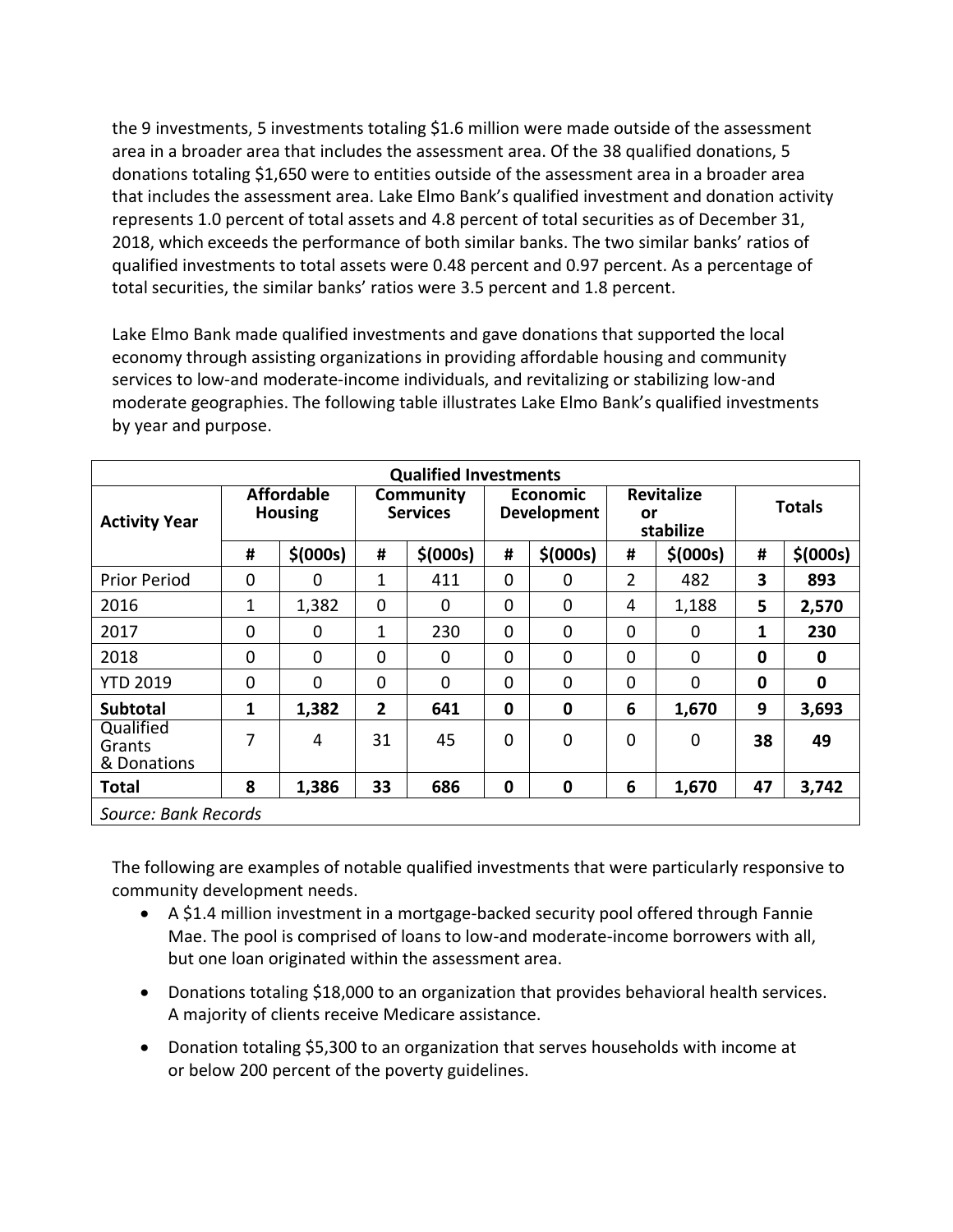#### <span id="page-26-0"></span>*Community Development Services*

During the evaluation period, bank officers provided 88 instances of financial expertise or technical assistance to 6 different community service organizations, which included 997 hours of employee time.

Lake Elmo Bank officers assisted organizations in providing community services to low- and moderate-income individuals throughout the assessment area. These services demonstrate the bank's responsiveness to the community development needs identified through community contacts and supported by demographic and economic data. The following table illustrates the community development services by year and purpose.

| <b>Community Development Services</b> |                              |                              |                                |                                      |               |  |  |  |  |
|---------------------------------------|------------------------------|------------------------------|--------------------------------|--------------------------------------|---------------|--|--|--|--|
| <b>Activity Year</b>                  | Affordable<br><b>Housing</b> | Community<br><b>Services</b> | <b>Economic</b><br>Development | <b>Revitalize</b><br>or<br>stabilize | <b>Totals</b> |  |  |  |  |
|                                       | #                            | #                            | #                              | Ħ                                    | #             |  |  |  |  |
| 2016                                  | 0                            | 13                           |                                | 0                                    | 15            |  |  |  |  |
| 2017                                  |                              | 27                           | 3                              | 0                                    | 30            |  |  |  |  |
| 2018                                  | 0                            | 27                           | 4                              | 0                                    | 31            |  |  |  |  |
| <b>YTD 2019</b>                       | 0                            | 9                            | 3                              | 0                                    | 12            |  |  |  |  |
| <b>Total</b>                          | 0                            | 76                           | 12                             | 0                                    | 88            |  |  |  |  |
| Source: Bank Records                  |                              |                              |                                |                                      |               |  |  |  |  |

The following are examples of notable community development services that were particularly responsive to community development needs.

- A bank officer serves with an organization that provides vehicle loans to lowand moderate-income individuals, which provides needed transportation for work.
- A bank officer serves on the Board, the Governance Committee, and the Finance Committee for an organization that provides food, clothing, emergency financial assistance, and other support for individuals and families in need.

In addition to devoting hours to community organizations, Lake Elmo Bank also provides other banking services to its community. For example, customers can bank online by using a computer or mobile phone, permitting them to check account balances, transfer funds between accounts, pay bills, and much more, free of charge. Lake Elmo Bank also offers free checking and savings accounts and waives some surcharges and bank fees at ATMs. Furthermore, the bank provides access to Small Business Administration guaranteed loan programs and long-term home mortgage financing through the secondary market.

#### <span id="page-26-1"></span>**DISCRIMINATORY OR OTHER ILLEGAL CREDIT PRACTICES REVIEW**

Examiners did not identify any evidence of discriminatory or other illegal credit practices; therefore, this consideration did not affect Lake Elmo Bank's overall CRA rating.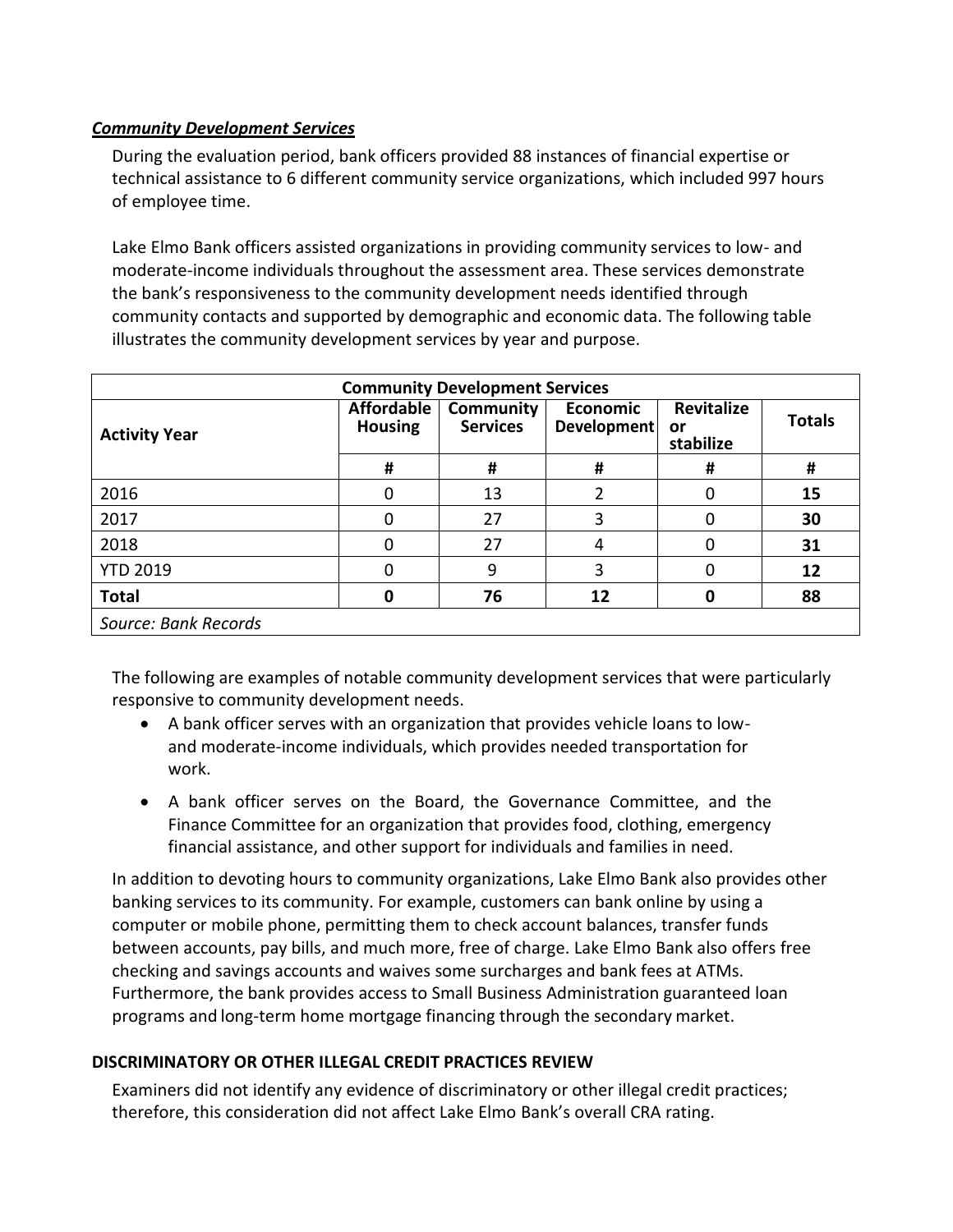#### **GLOSSARY**

<span id="page-27-0"></span>**Aggregate Lending:** The number of loans originated and purchased by all reporting lenders in specified income categories as a percentage of the aggregate number of loans originated and purchased by all reporting lenders in the metropolitan area/assessment area.

**Area Median Income:** The median family income for the MSA, if a person or geography is located in an MSA; or the statewide nonmetropolitan median family income, if a person or geography is located outside an MSA*.*

**Assessment Area:** A geographic area delineated by the bank under the requirements of the Community Reinvestment Act.

**Census Tract:** A small, relatively permanent statistical subdivision of a county or equivalent entity. The primary purpose of census tracts is to provide a stable set of geographic units for the presentation of statistical data. Census tracts generally have a population size between 1,200 and 8,000 people, with an optimum size of 4,000 people. Census tract boundaries generally follow visible and identifiable features, but they may follow nonvisible legal boundaries in some instances. State and county boundaries always are census tract boundaries.

**Combined Statistical Area (CSA):** A combination of several adjacent metropolitan statistical areas or micropolitan statistical areas or a mix of the two, which are linked by economic ties.

**Community Development:** For loans, investments, and services to qualify as community development activities, their primary purpose must:

- (1) Support affordable housing for low- and moderate-income individuals.
- (2) Target community services toward low- and moderate-income individuals.
- (3) Promote economic development by financing small businesses or farms.
- (4) Provide activities that revitalize or stabilize low- and moderate-income geographies, designated disaster areas, or distressed or underserved nonmetropolitan middle-income geographies; or
- (5) Enable or facilitate projects or activities that address needs regarding foreclosed or abandoned residential properties in designated target areas.

**Community Development Corporation (CDC):** A CDC allows banks and holding companies to make equity type of investments in community development projects. Bank CDCs can develop innovative debt instruments or provide near-equity investments tailored to the development needs of the community. Bank CDCs are also tailored to their financial and marketing needs. A CDC may purchase, own, rehabilitate, construct, manage, and sell real property. Also, it may make equity or debt investments in development projects and in local businesses. The CDC activities are expected to directly benefit low- and moderateincome groups, and the investment dollars should not represent an undue risk on the banking organization.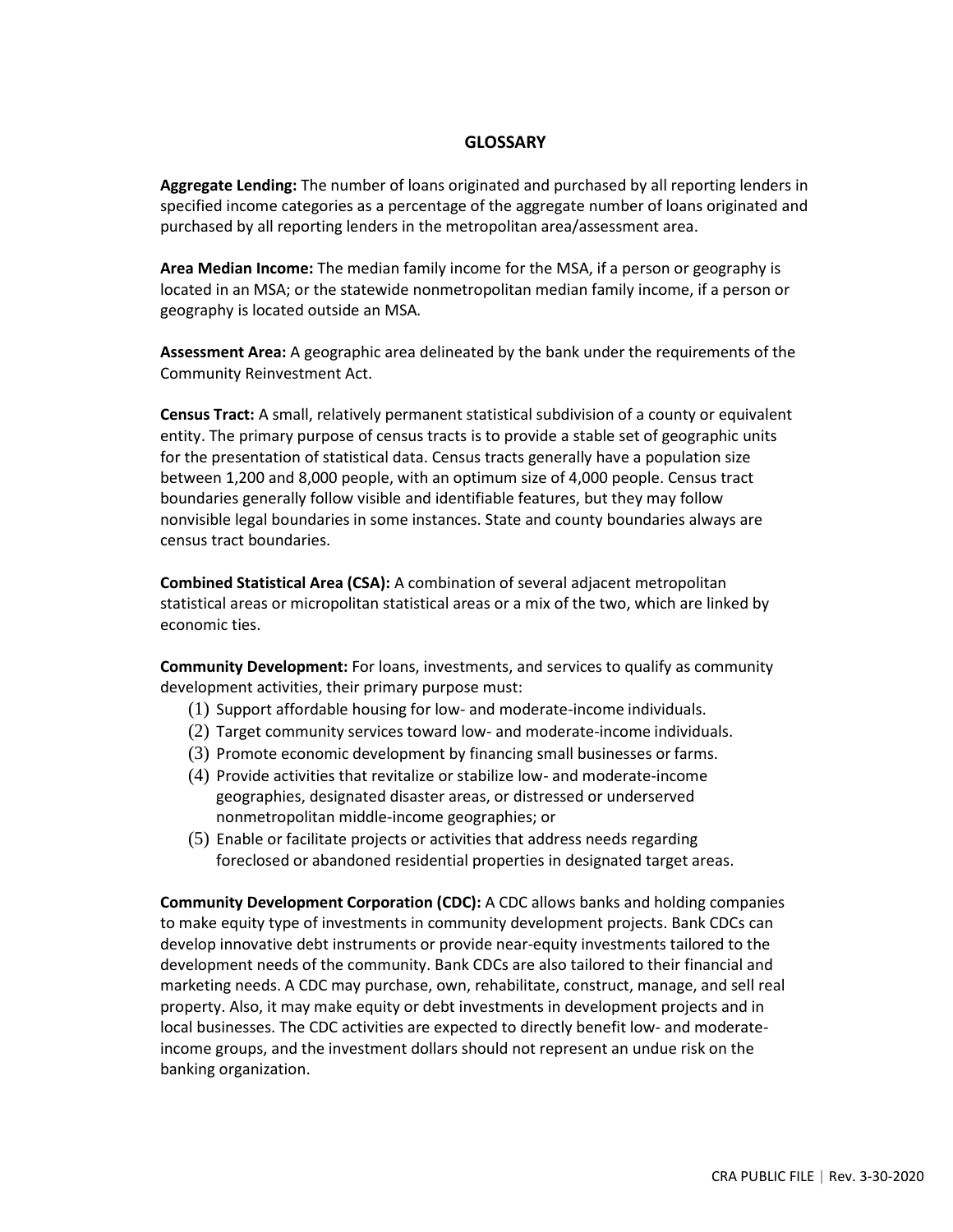

A TRADITION OF SERVICE

CRA Public File

**Community Development Financial Institutions (CDFIs):** CDFIs are private intermediaries (either for profit or nonprofit) with community development as their primary mission. A CDFI facilitates the flow of lending and investment capital into distressed communities and to individuals who have been unable to take advantage of the services offered by traditional financial institutions. Some basic types of CDFIs include community development banks, community development loan funds, community development credit unions, micro enterprise funds, and community development venture capital funds.

A certified CDFI must meet eligibility requirements. These requirements include the following:

- Having a primary mission of promoting community development.
- Serving an investment area or target population.
- Providing development services.
- Maintaining accountability to residents of its investment area or targeted population through representation on its governing board of directors, or by other means.
- Not constituting an agency or instrumentality of the United States, of any state or political subdivision of a state.

#### **Community Development Loan:** A loan that

- (1) Has as its primary purpose community development; and
- (2) Except in the case of a wholesale or limited purpose bank:
	- (i) Has not been reported or collected by the bank or an affiliate for consideration in the bank's assessment area as a home mortgage, small business, small farm, or consumer loan, unless it is a multifamily dwelling loan (as described in Appendix A to Part 203 of this title); and
	- (ii) Benefits the bank's assessment area(s) or a broader statewide or regionalarea including the bank's assessment area(s).

#### **Community Development Service:** A service that

- (1) Has as its primary purpose community development.
- (2) Is related to the provision of financial services; and
- (3) Has not been considered in the evaluation of the bank's retail banking services under § 345.24(d).

**Consumer Loan(s):** A loan(s) to one or more individuals for household, family, or other personal expenditures. A consumer loan does not include a home mortgage, small business, or small farm loan. This definition includes the following categories: motor vehicle loans, credit card loans, home equity loans, other secured consumer loans, and other unsecured consumer loans.

**Core Based Statistical Area (CBSA):** The county or counties or equivalent entities associated with at least one core (urbanized area or urban cluster) of at least 10,000 population, plus adjacent counties having a high degree of social and economic integration with the core as measured through commuting ties with the counties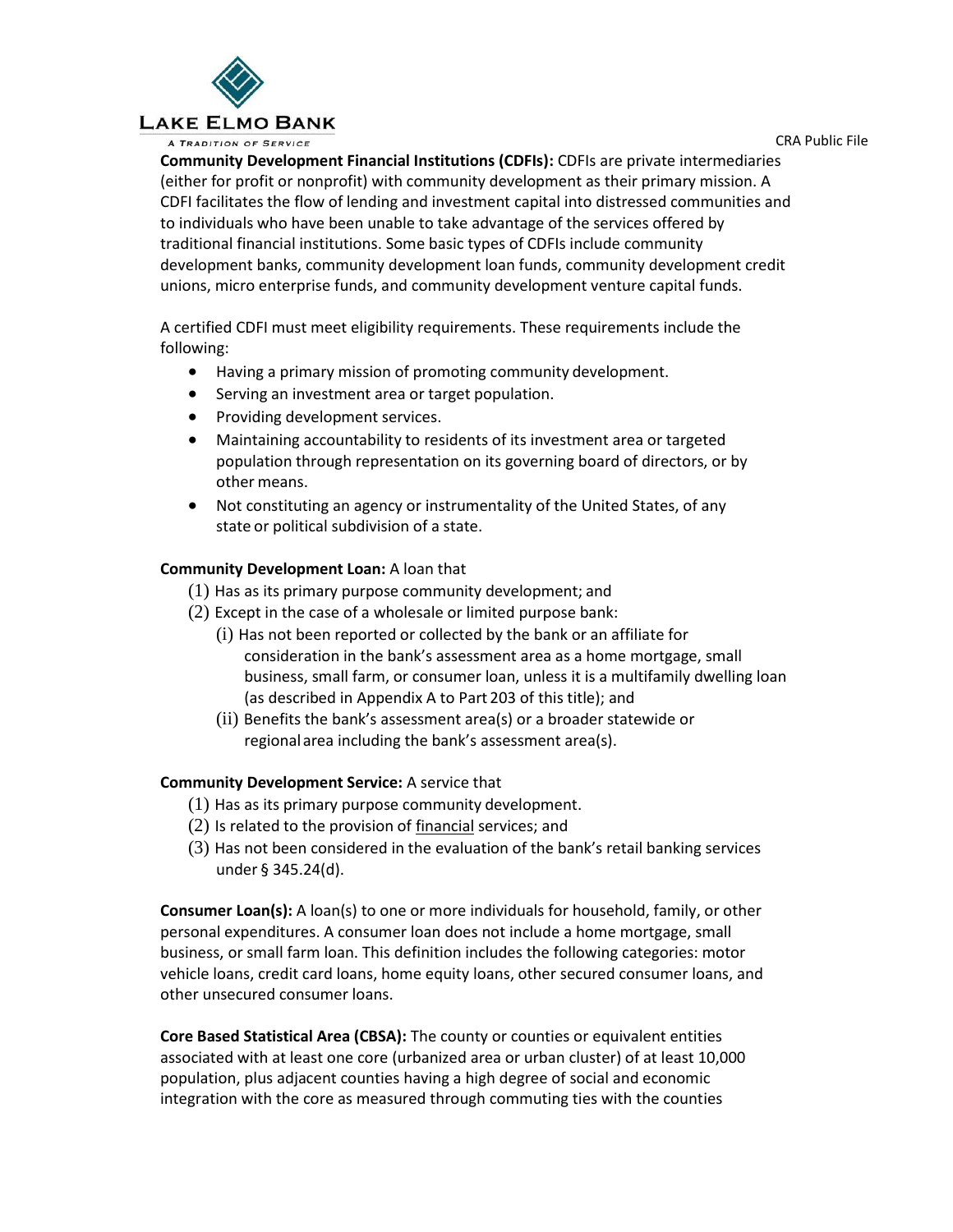



associated with the core. Metropolitan and Micropolitan Statistical Areas are the two categories of CBSAs.

**Distressed Middle-Income Nonmetropolitan Geographies**: A nonmetropolitan middleincome geography will be designated as distressed if it is in a county that meets one or more of the following triggers:

- (1) An unemployment rate of at least 1.5 times the national average.
- (2) A poverty rate of 20 percent or more; or
- (3) A population loss of 10 percent or more between the previous and most recent decennial census or a net migration loss of 5 percent or more over the 5-year period preceding the most recent census.

**Family:** Includes a householder and one or more other persons living in the same household who are related to the householder by birth, marriage, or adoption. The number of family households always equals the number of families; however, a family household may also include non-relatives living with the family. Families are classified by type as either a married-couple family or other family. Other family is further classified into "male householder" (a family with a male householder and no wife present) or "female householder" (a family with a female householder and no husband present).

**Family Income:** Includes the income of all members of a family that are age 15 and older.

**FFIEC-Estimated Income Data:** The Federal Financial Institutions Examination Council (FFIEC) issues annual estimates which update median family income from the metropolitan and nonmetropolitan areas. The FFIEC uses American Community Survey data and factors in information from other sources to arrive at an annual estimate that more closely reflects current economic conditions.

**Full-Scope Review:** A full-scope review is accomplished when examiners complete all applicable interagency examination procedures for an assessment area. Performance under applicable tests is analyzed considering performance context, quantitative factors (for example, geographic distribution, borrower profile, and total number and dollar amount of investments), and qualitative factors (for example, innovativeness, complexity, and responsiveness).

**Geography:** A census tract delineated by the United States Bureau of the Census in the most recent decennial census.

**Home Mortgage Disclosure Act (HMDA):** The statute that requires certain mortgage lenders that do business or have banking offices in a metropolitan statistical area to file annual summary reports of their mortgage lending activity. The reports include such data as the race, gender, and the income of applicants; the amount of loan requested; and the disposition of the application (approved, denied, and withdrawn).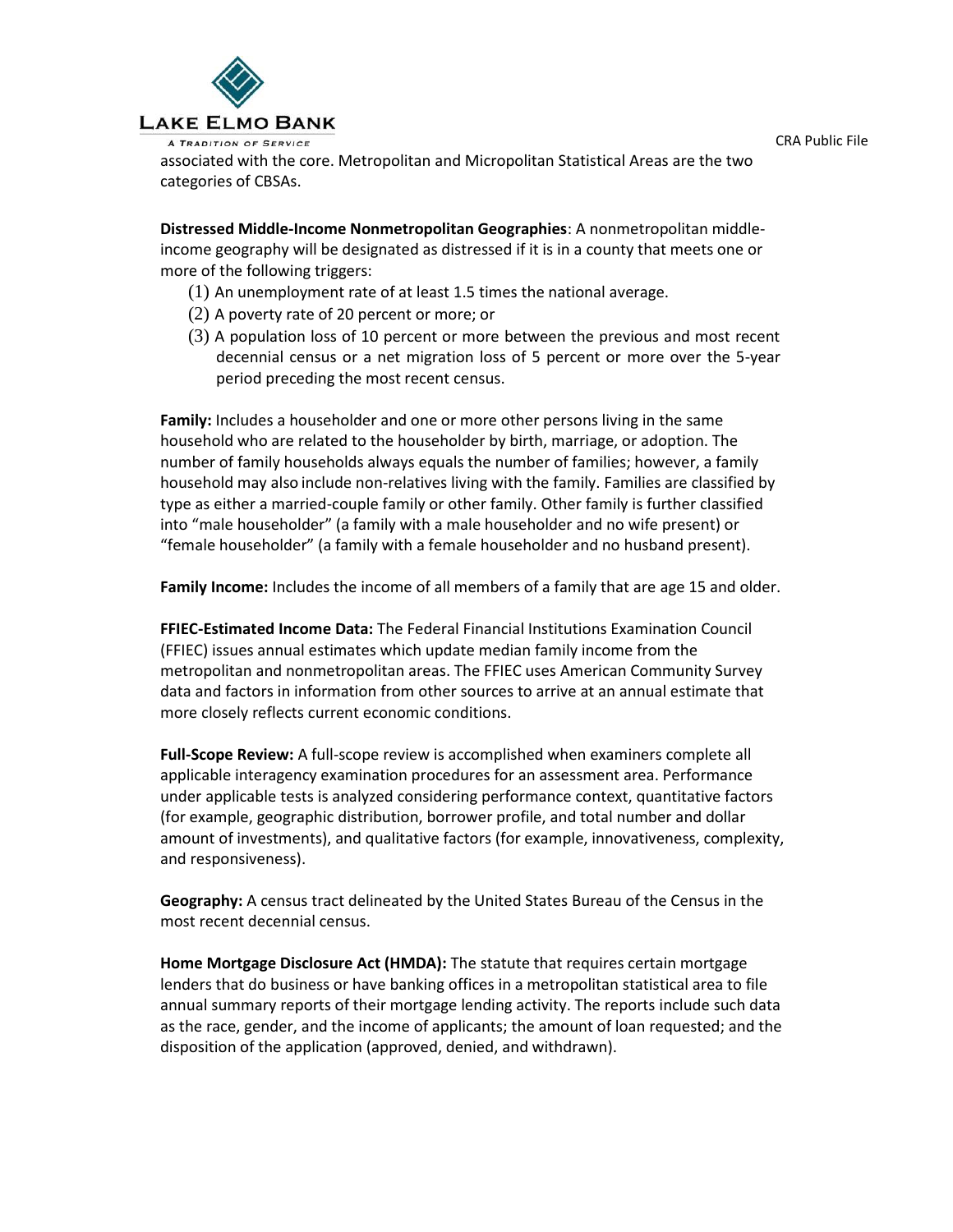CRA Public File



A TRADITION OF SERVICE

**Home Mortgage Disclosure Loan Application Register (HMDA LAR):** The HMDA LARs record all applications received for residential purchase, refinance, home improvement, and temporary-to-permanent construction loans.

**Home Mortgage Loans:** Includes home purchase and home improvement loans as defined in the HMDA regulation. This definition also includes multi-family (five or more families) dwelling loans, loans to purchase manufactured homes, and refinancing of home improvement and home purchase loans.

**Household:** Includes all persons occupying a housing unit. Persons not living in households are classified as living in group quarters. In 100 percent tabulations, the count of households always equals the count of occupied housing units.

**Household Income:** Includes the income of the householder and all other persons that are age 15 and older in the household, whether related to the householder or not. Because many households are only one-person, median household income is usually less than median family income.

**Housing Unit:** Includes a house, an apartment, a mobile home, a group of rooms, or a single room that is occupied as separate living quarters.

**Limited-Scope Review:** A limited scope review is accomplished when examiners do not complete all applicable interagency examination procedures for an assessment area. Performance under applicable tests is often analyzed using only quantitative factors (for example, geographic distribution, borrower profile, total number and dollar amount of investments, and branch distribution).

**Low-Income:** Individual income that is less than 50 percent of the area median income, or a median family income that is less than 50 percent in the case of a geography.

**Low Income Housing Tax Credit:** The Low-Income Housing Tax Credit Program is a housing program contained within the Internal Revenue Code of 1986, as amended. It is administered by the U.S. Department of the Treasury and the Internal Revenue Service. The U.S. Treasury Department distributes low-income housing tax credits to housing credit agencies through the Internal Revenue Service. The housing agencies allocate tax credits on a competitive basis.

Developers who acquire, rehabilitate, or construct low-income rental housing may keep their tax credits. Or they may sell them to corporations or investor groups, who, as owners of these properties, will be able to reduce their own federal tax payments. The credit can be claimed annually for ten consecutive years. For a project to be eligible, the developer must set aside a specific percentage of units for occupancy by low-income residents. The set-aside requirement remains throughout the compliance period, usually 30 years.

**Market Share:** The number of loans originated and purchased by the institution as a percentage of the aggregate number of loans originated and purchased by all reporting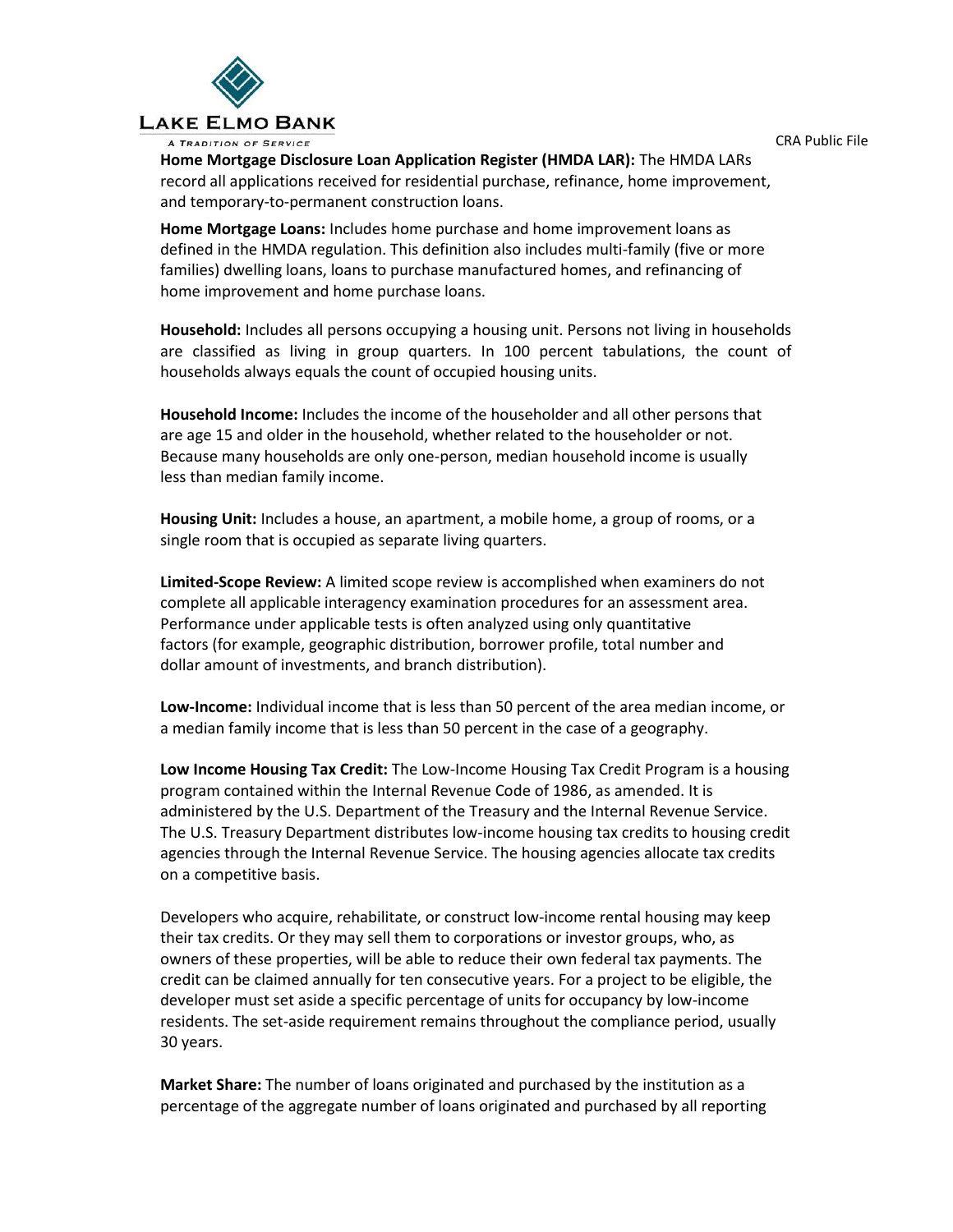

**Median Income:** The median income divides the income distribution into two equal parts, one having incomes above the median and other having incomes below the median.

**Metropolitan Division (MD):** A county or group of counties within a CBSA that contain(s) an urbanized area with a population of at least 2.5 million. A MD is one or more main/secondary counties representing an employment center or centers, plus adjacent counties associated with the main/secondary county or counties through commuting ties.

**Metropolitan Statistical Area (MSA):** CBSA associated with at least one urbanized area having a population of at least 50,000. The MSA comprises the central county or counties or equivalent entities containing the core, plus adjacent outlying counties having a high degree of social and economic integration with the central county or counties as measured through commuting.

**Micropolitan Statistical Area:** CBSA associated with at least one urbanized area having a population of at least 10,000, but less than 50,000.

**Middle-Income:** Individual income that is at least 80 percent and less than 120 percent of the area median income, or a median family income that is at least 80 and less than 120 percent in the case of a geography.

**Moderate-Income:** Individual income that is at least 50 percent and less than 80 percent of the area median income, or a median family income that is at least 50 and less than 80 percent in the case of a geography.

**Multi-family:** Refers to a residential structure that contains five or more units.

**Nonmetropolitan Area:** All areas outside of metropolitan areas. The definition of nonmetropolitan area is not consistent with the definition of rural areas. Urban and rural classifications cut across the other hierarchies. For example, there is generally urban and rural territory within metropolitan and nonmetropolitan areas.

**Owner-Occupied Units:** Includes units occupied by the owner or co-owner, even if the unit has not been fully paid for or is mortgaged.

**Qualified Investment:** A lawful investment, deposit, membership share, or grant that has as its primary purpose community development.

**Rated Area:** A rated area is a state or multistate metropolitan area. For an institution with domestic branches in only one state, the institution's CRA rating would be the state rating. If an institution maintains domestic branches in more than one state, the institution will receive a rating for each state in which those branches are located. If an institution maintains domestic branches in two or more states within a multistate metropolitan area, the institution will receive a rating for the multistate metropolitan area.